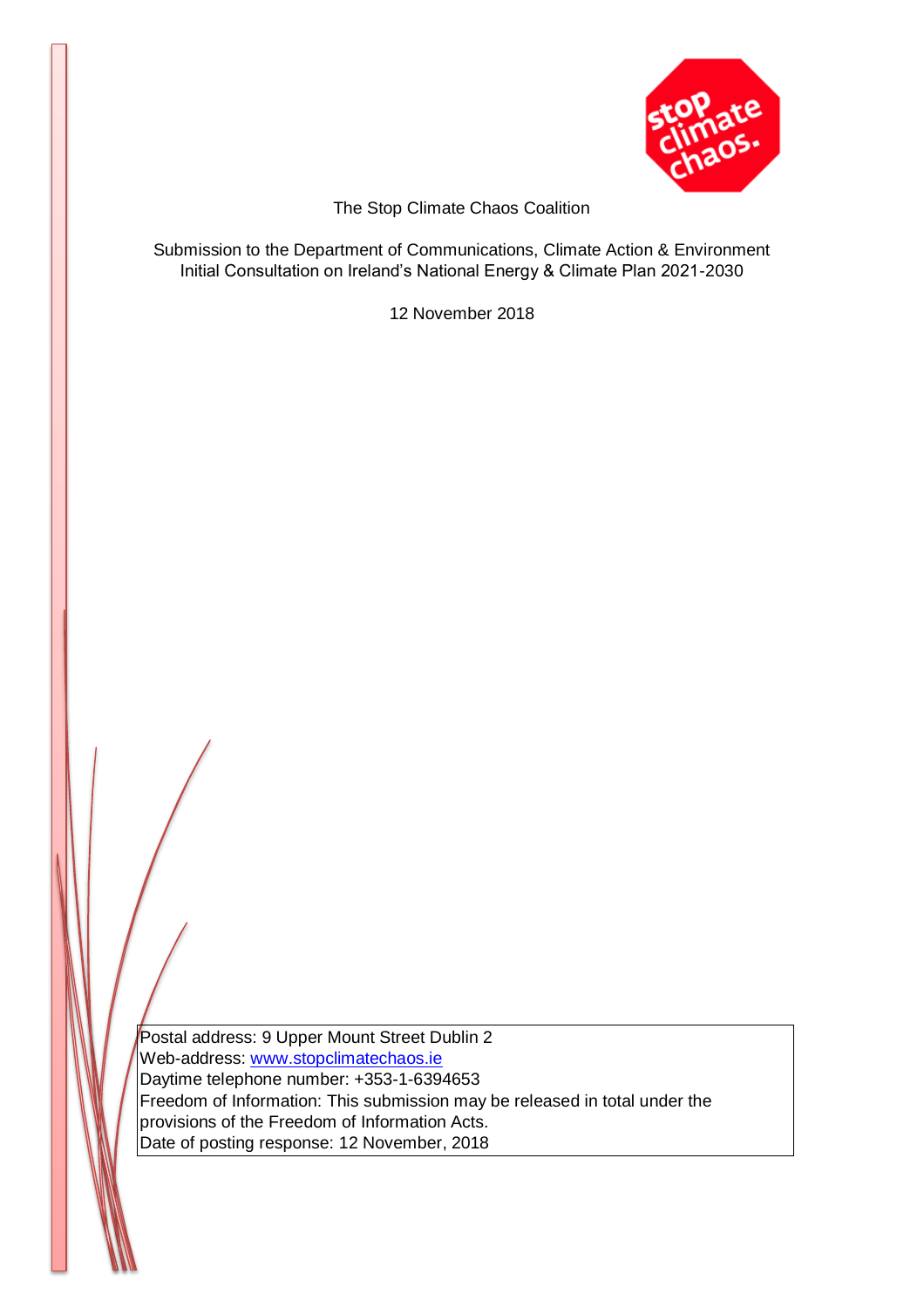Table of Contents

| Question 1: Taking into account the National Mitigation Plan, the National<br>Development Plan 2018-2027 and Ireland's target under the Effort Sharing Regulation,<br>what further measures to reduce non-ETS emissions do you believe Ireland should     |
|-----------------------------------------------------------------------------------------------------------------------------------------------------------------------------------------------------------------------------------------------------------|
| Question 2: How do you believe Ireland's national contribution towards the EU's 2030                                                                                                                                                                      |
| Question 3: How do you believe the contribution to be made from the individual                                                                                                                                                                            |
| Question 4: What policies and measures do you believe Ireland should adopt to<br>achieve its renewable energy contribution and what are the grounds for                                                                                                   |
| Question 5: Bearing in mind Ireland's current state of progress on energy efficiency,<br>what contribution do you believe Ireland should make to the EU indicative energy                                                                                 |
| Question 6: What indicative national milestones for energy efficiency do you believe                                                                                                                                                                      |
| Question 7: What policies and measures do you believe Ireland should adopt to<br>achieve its energy efficiency contribution and what are the grounds for your                                                                                             |
| Question 8: In terms of the areas of energy security identified in the template, are<br>you satisfied with the resilience of Ireland's national and regional (with other Member<br>States) energy systems and if not, what suggestions would you make for |
| Question 9: What policies and measures do you believe Ireland should adopt<br>to achieve its energy security objectives and what are the grounds for                                                                                                      |
| Question 10: Taking into account the EU electricity interconnection target, what do<br>you believe should be Ireland's priorities in terms of further electricity                                                                                         |
| Question 11: What policies and measures do you believe Ireland should adopt<br>to achieve its electricity interconnection objective and what are the grounds for                                                                                          |
| Question 12: What electricity and gas transmission infrastructure projects would you<br>consider to be of greatest importance in terms of Ireland's achievement of the                                                                                    |
| The Stop Climate Chaos Coalition<br>$\mathbf{1}$                                                                                                                                                                                                          |

[www.stopclimatechaos.ie](file:///C:/Users/FoE%20Activism/Dropbox%20(FoE%20Ireland)/Friends%20of%20the%20Earth/Stop%20Climate%20Chaos/Letters/www.stopclimatechaos.ie)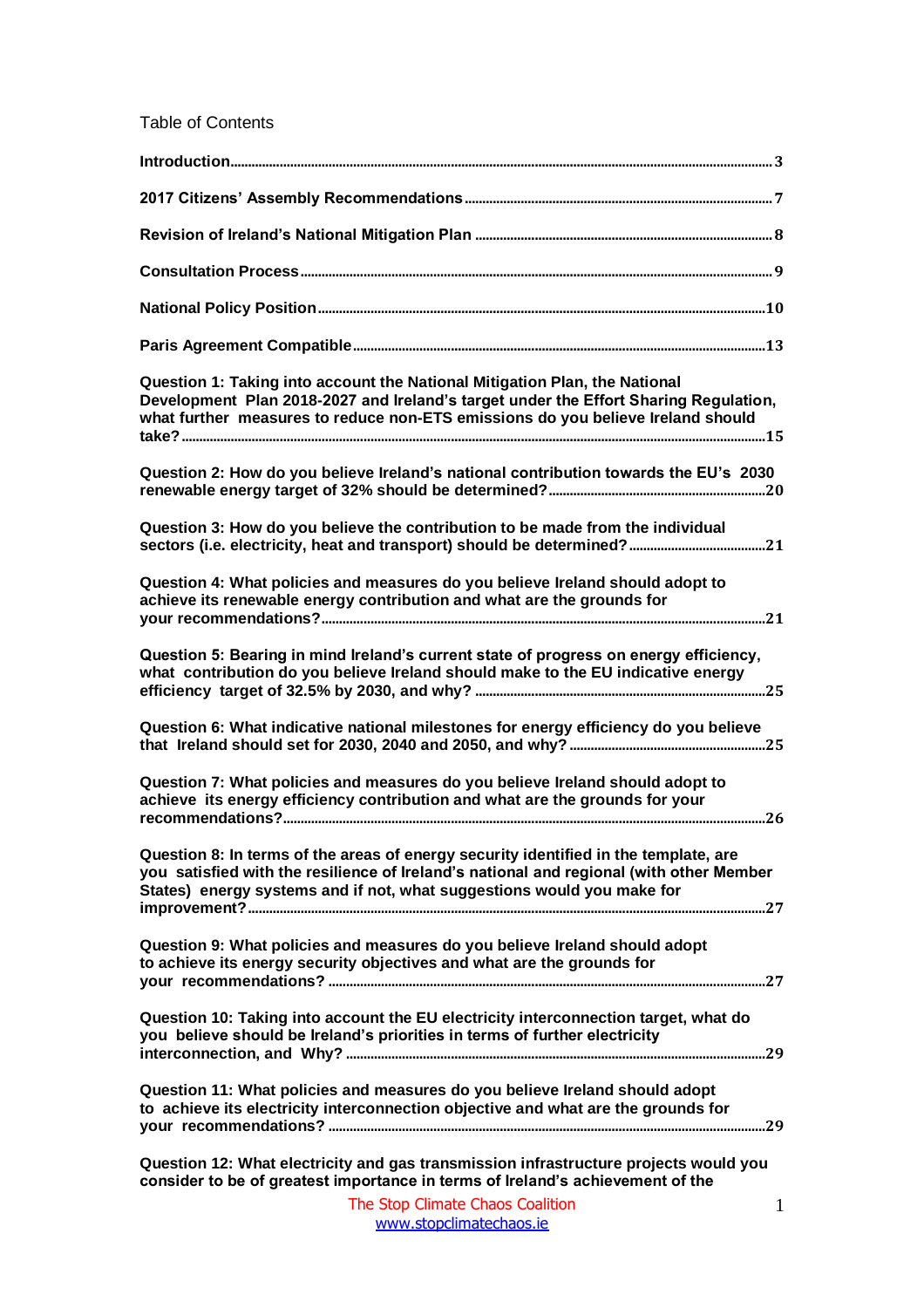| objectives, targets and contributions under the 5 dimensions of the Energy Union<br>Question 13: What policies and measures do you believe Ireland should adopt to<br>achieve its energy transmission objectives and what are the grounds for your |  |
|----------------------------------------------------------------------------------------------------------------------------------------------------------------------------------------------------------------------------------------------------|--|
|                                                                                                                                                                                                                                                    |  |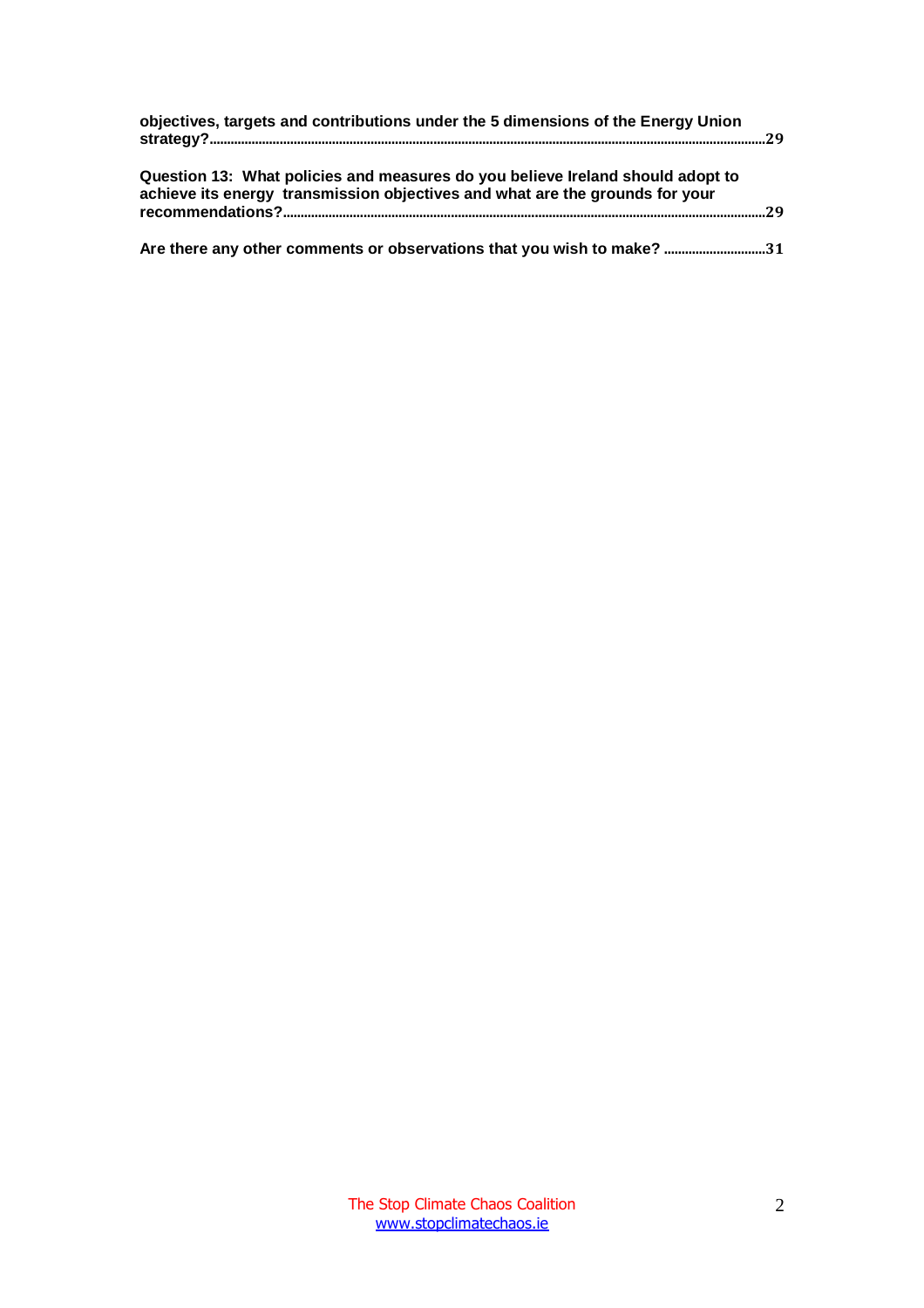## <span id="page-3-0"></span>**Introduction**

 $\overline{a}$ 

The Stop Climate Chaos Coalition welcomes the opportunity to provide a submission to inform the preparation of Ireland's integrated National Energy and Climate Plan under the proposed Regulation on the Governance of the Energy Union.

Stop Climate Chaos is the civil society coalition campaigning for Ireland to do its fair share to tackle climate change. The Coalition's 33 members<sup>1</sup> include many of Ireland's leading international development, environmental, youth and faith-based organisations. Preventing climate breakdown is the defining global challenge of our age. Stop Climate Chaos (SCC) was launched in 2007 based on a recognition by members that the objectives which our organisations serve are under significant threat from the global advance of disastrous climate change. Current levels of ambition and action on climate change fall far short of what is needed to deliver on the temperature limits set out in the Paris Agreement.

The context of this response is that current mitigation policy is completely insufficient for Ireland to meet its 2020 and 2030 EU climate obligations. Both national and international authorities have consistently emphasised that Ireland's policy response, the National Mitigation Plan, suffers from fundamental weaknesses. These have been evident from the very outset, most notably the absence of new, near-term, targeted and quantifiable measures. The unsurprising result of this approach has been continuous, significant and escalating increases in Ireland's emissions, particularly in the agriculture and transport sectors. It has been evident for some time that the state will therefore fail to achieve its 2020 emission reduction obligation under the EU Effort Sharing Decision. It is also now alarming that EPA projections are already calling into question the achievement of EU 2030 obligations.

We consider the development of Ireland's first National Energy Climate Plan (NECP) to be an opportunity to reflect on the reasons for, and necessary responses to, the marked implementation gap associated with Irish climate policy. Our central concern is that the finalised NECP must not mirror the errors of approach of the National Mitigation Plan by failing to provide the impetus, level of detail and ambition that are needed to realise legal obligations related to climate, energy efficiency, and renewable energy. It follows that the subsequent draft for consultation of the NECP must not merely '*take account of'* the National Mitigation Plan but ensure its revision.

The key message of this submission is that the NECP must be rooted in transparency and accountability and include new quantified time-bound policies and measures for all sectors based on a carbon budget. The starting point must be the incorporation of targeted actions to implement the Citizens' Assembly 2017 recommendations and ensuring integration of these into Departmental strategies. By

 $1$  Afri, BirdWatch Ireland, Christian Aid Ireland, Comhlámh, Community Work Ireland, Concern Worldwide, Cultivate, Cyclist.ie, Dublin Friends of the Earth, Eco Congregation Ireland, ECO UNESCO, Feasta, Fossil Free TCD, Friends of the Earth, Good Energies Alliance Ireland, Self Help Africa, Jesuit Centre for Faith and Justice, Just Forests, Kimmage Development Studies Centre, Latin America Solidarity Centre (LASC), Liberia Solidarity Group, Methodist Church of Ireland – Council of Social Responsibility, Mountmellick Environmental Group, National Youth Council of Ireland, Oxfam Ireland, Peoples Climate Ireland, Presentation Ireland, Tearfund Ireland, Trócaire, An Taisce, VITA, VOICE., and Young Friends of the Earth.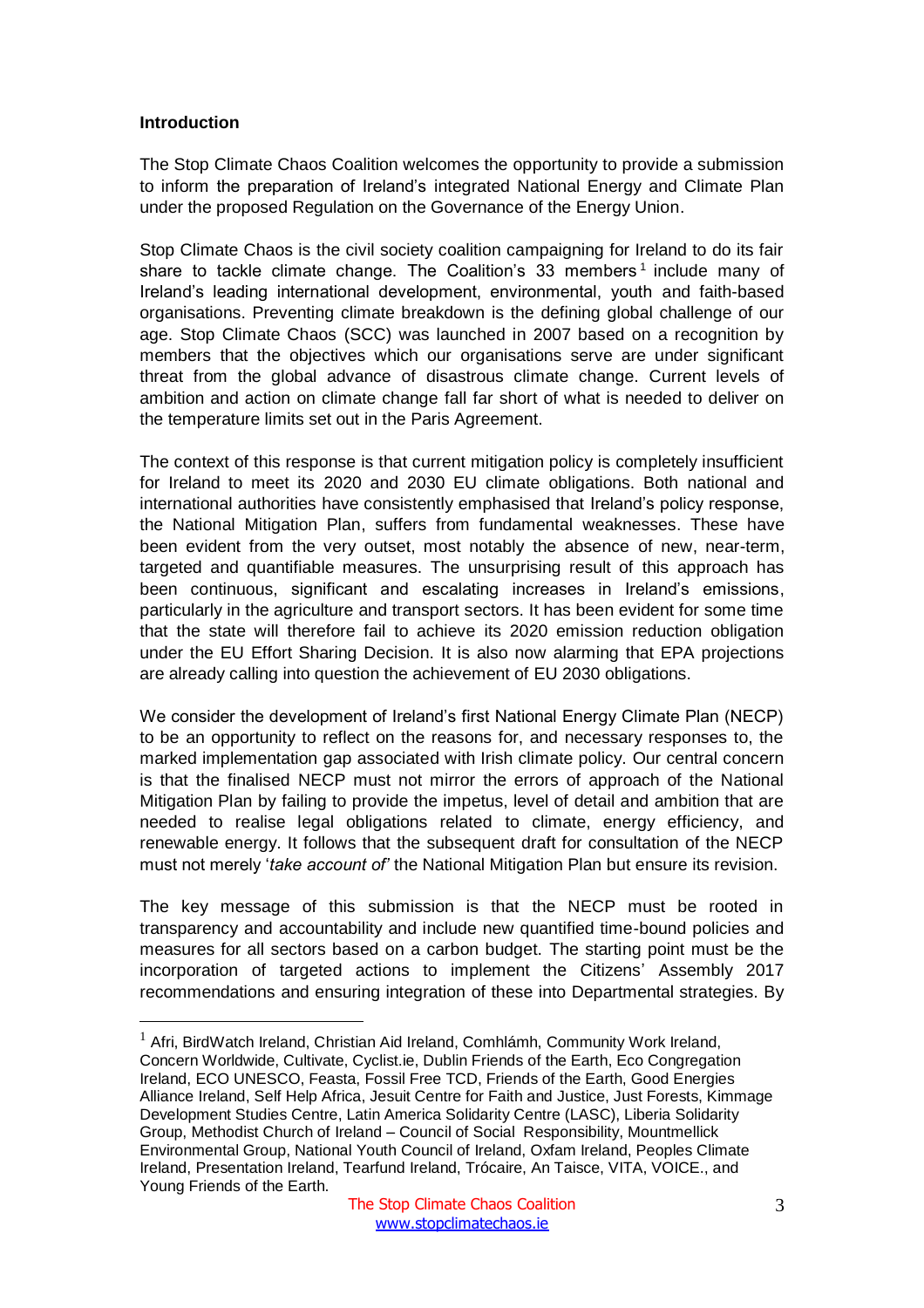linking the Assembly's work with the NECP and incorporating its recommendations, the NECP can end Ireland's climate laggard status. The NECP can also instigate the transformational change that is urgently needed in order to meet EU 2030 obligations and ensure the state does its fair share of the global effort to deliver on the temperature limits adopted in the Paris Agreement. Every year of delay in reaching a necessary 5% annual emission reduction rate – as outlined in this submission – increases the challenge over the long-term, drives up the cost of transition and undermines Ireland's opportunity to benefit from the emergence of the green global economy.

This submission also responds to the energy security dimension of the NECP. We consider the NECP to be an opportunity to integrate Ireland's energy security objectives (and associated analysis) with its decarbonisation obligations. It is essential that the NECP highlights that a failure to decarbonise coupled with a business-as-usual approach rooted in new and additional natural gas sources for electricity generation is itself a significant energy security risk. An independent [report](https://www.stopclimatechaos.ie/download/pdf/is_natural_gas_essential_for_irelands_future_energy_security_scc_study_november_2018.pdf) commissioned by the Stop Climate Chaos coalition has specifically analysed these energy security risks in the context of commitments under the Paris Agreement (see also report provided in separate Appendix).

The first section of our submission addresses the primary objectives of the NECP and makes recommendations on the necessary approach to its development based on national policy and Paris Agreement obligations. The second section addresses relevant consultation questions. A summary of our recommendations is provided in the list below:

## **Recommendations**

- The 13 recommendations of the Citizens' Assembly on climate action should be taken as a starting point in the context of questions posed in the consultation paper as to what additional measures are necessary in order to meet 2030 climate and energy obligations.
- It is essential that the NECP constitutes a clear and formal revision of the NMP. The Minister should formally begin the process of revising the National Mitigation Plan by requesting a periodic review from the Advisory Council.
- SCC underlines the need for a comprehensive consultation including through public meetings and early engagement with the Special Joint Committee on Climate Action and the National Dialogue on Climate Action.
- Ireland's National Policy Position should be revised to align the national 2050 transition objective with the temperature goals of the Paris Agreement and the conclusions of the recent IPCC report on 1.5C. This indicates the appropriate 2050 target is "net zero" greenhouse gas emissions.
- The NECP should include an overall, economy-wide, carbon budget for the period to 2050, consistent with a Paris-aligned pathway to "net zero" emissions by 2050.
- Within that overall budget, the NECP should determine a carbon budget for the five year timeframe it covers and proceed to allocate available emissions and reduction efforts between sectors to achieve the continuous, substantial and sustained decarbonisation that is required economy wide.
- The NECP should specify how the direction and the actions, in addition to delivering towards the dimensions of the Energy Union, are contributing to the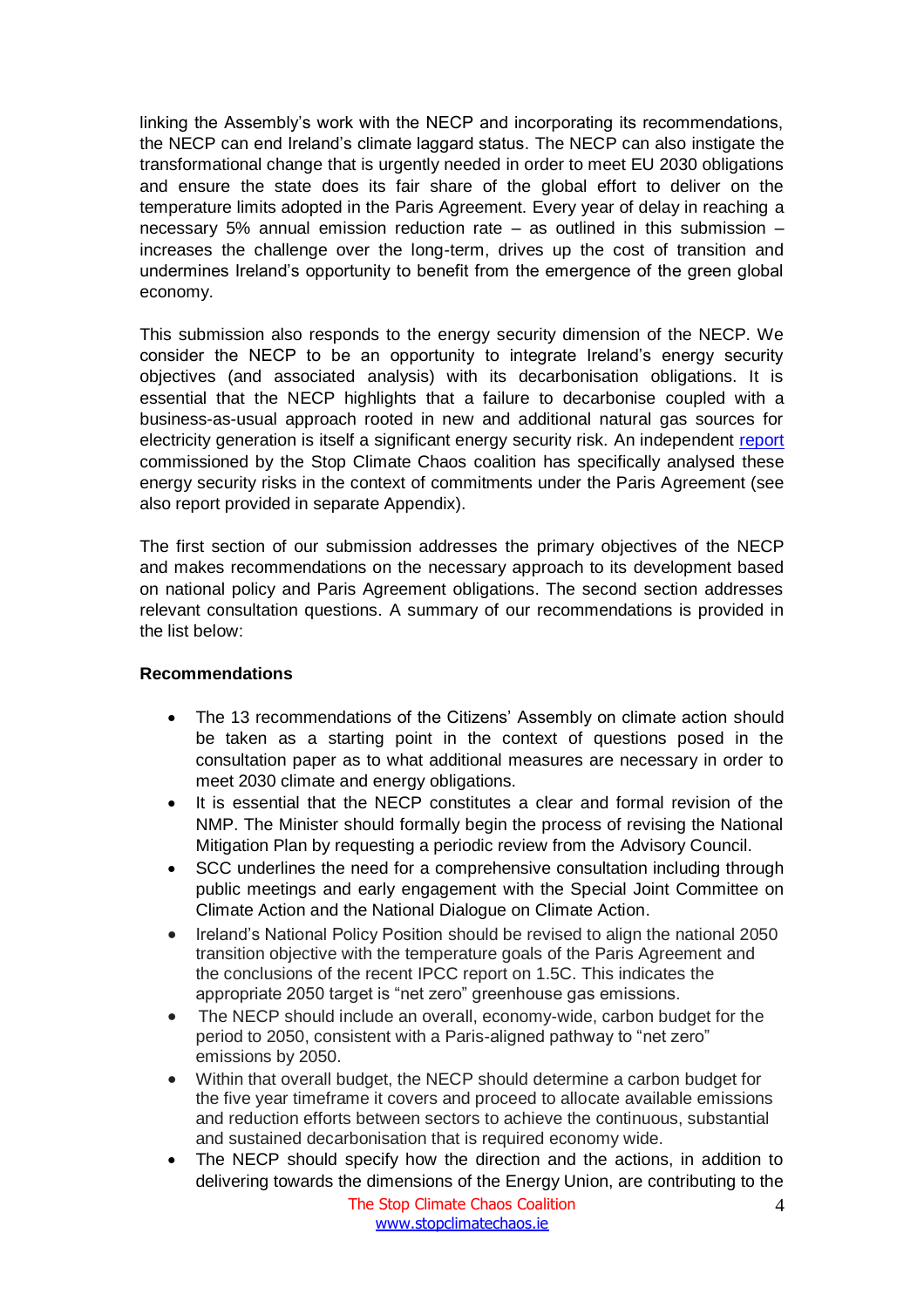country's fulfilment of the Paris Agreements long term objective. This includes defining sectorial pathways towards full decarbonisation.

- It is essential that modelling and associated scenario planning assess new mitigation measures on the basis of a Paris compatible pathway.
- The NECP should also prioritise transparency and make available up to date information on implementation and impact of current *and* planned measures.
- Where concessions and 'flexibilities' may be utilised, it is essential that these are clearly stated within the NECP, including the reasoning for their utilisation and the projected impacts. Non-compliance costs arising due to insufficient action on EU targets should also be clarified in the NECP.
- The NECP should include measures to realign investment to achieve the goals of the 2009 Smarter Travel Policy, increasing the share of transport investment that goes to walking, cycling and clean public transport.
- The NECP should outline what an environmentally and socially sustainable level of carbon sink is, while giving considerations to biodiversity, recreation and agriculture.
- The NECP should include as a mitigation measure restoration of Ireland's peatlands as a means of emissions reduction and carbon storage.
- The NECP should establish milestone national targets every two years to 2030 to ensure that Ireland keeps on track to achieve its RES target, as well as plans to allow communities and citizens to participate in the energy transition.
- The NECP should end peat burning for electricity as the PSO levy expires and include a commitment not to cross-subsidise with cofired biomass.
- The NECP should detail all fossil fuel subsidies and include a strategy for their removal.
- The NECP should end coal burning for electricity before the end of the life of Moneypoint coal power station in 2025 and ensure a just transition plan is developed to support all those who are working in the fossil fuel industry in Ireland.
- The NECP should indicate Ireland's long-term objective for the renovation of its building stock.
- The NECP should include a strategy to quarantee that new housing stock meets the highest levels of energy efficiency with near zero emissions as part of the State's 2050 low-carbon transition
- Assessment of Ireland's energy security as part of the NECP process, including analysis of the resilience of the Irish energy assessment, must be in accordance with the achievement of Ireland's national and international decarbonisation obligations.
- The NECP should not incorrectly align long-term security of energy supply with natural gas sources which would serve to lock-in increasing emissions. It should seek to ensure security is based on an indigenous decarbonised energy system through renewable energy coupled with the use of synthetic chemical fuels ("electrofuels").
- The NECP should support the phase out of fossil fuel supply, including a plan for the cessation of offshore fossil fuel exploration based on the Petroleum and Other Minerals Development (Amendment) (Climate Emergency Measures) Bill 2018, currently under consideration in the Dáil.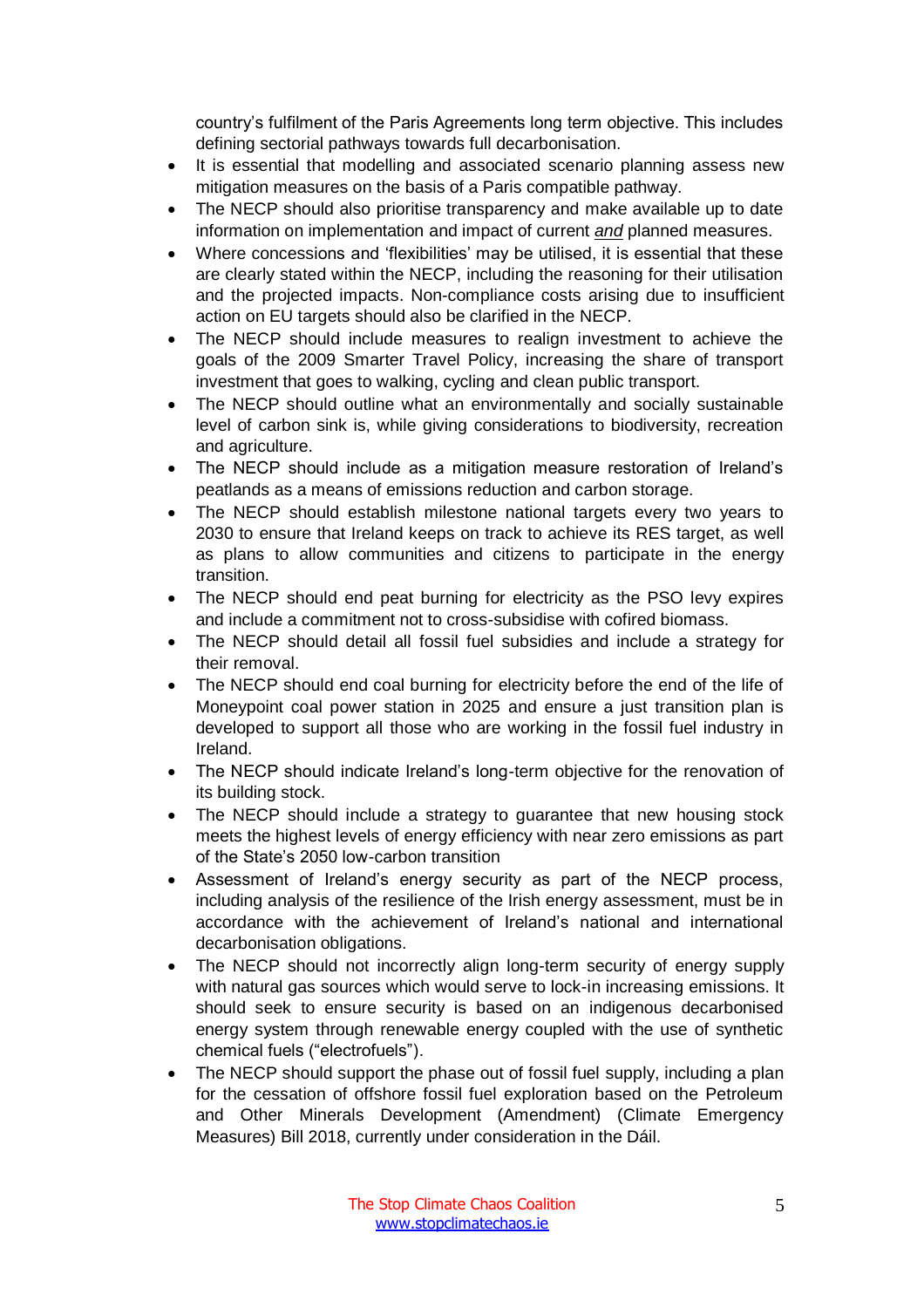- All proposed infrastructure, including designated PCIs, which threaten lock-in ongoing fossil fuel usage, must be reviewed in view of the achievement of Paris Agreement objectives.
- All Government decisions that may impact emissions must be accompanied by a "climate audit" which estimates the emissions impact, and which is published.
- All individual climate policies should be socially and rurally proofed and that Government commit to proactively manage impacts and smooth the transition for affected workers, enterprises and communities.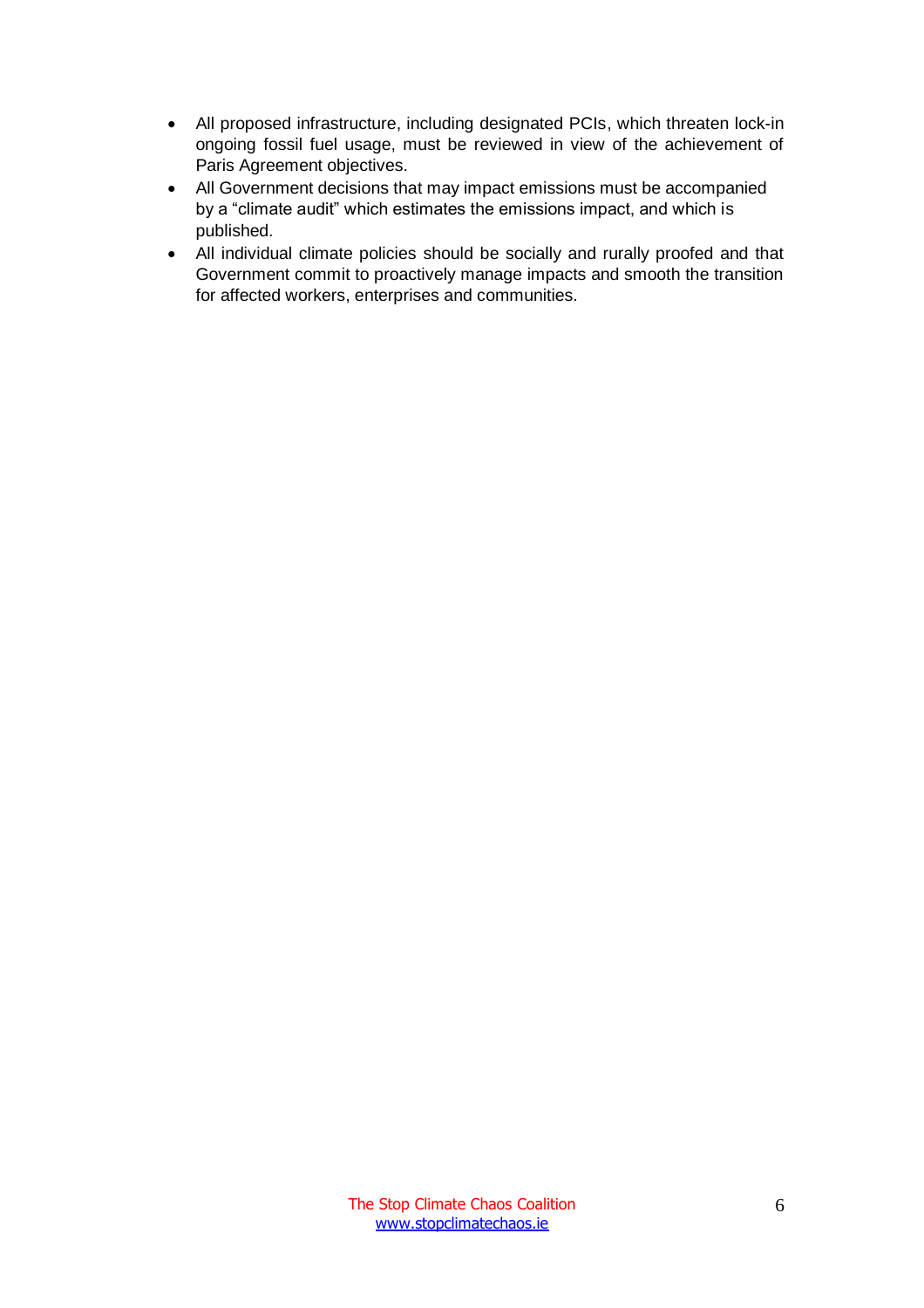#### <span id="page-7-0"></span>**2017 Citizens' Assembly Recommendations**

In November 2017, following four days of presentations from international and national experts, Ireland's Citizens' Assembly voted to make [13 recommendations](https://www.citizensassembly.ie/en/How-the-State-can-make-Ireland-a-leader-in-tackling-climate-change/Recommendations/) for state action on climate change. These recommendations include practical proposals across the main polluting sectors. The Assembly were actively engaged in the preparation of these recommendations and voted strongly in favour of their adoption having received presentations from national and international experts, including the Assistant Secretary General of the Department of Communication, Climate Action and the Environment.

#### **Recommendation**

The 13 recommendations should be taken as starting point in the context of questions posed in the consultation paper as to what additional measures are necessary in order to meet 2030 climate and energy obligations.

The Special Joint Committee on Climate Action is currently meeting with relevant Government Departments and will produce conclusions in January 2019 on how the Assembly's recommendations can *'inform the further implementation of Ireland's National Mitigation Plan as well as the development of Ireland's draft Integrated National Energy and Climate Plan*'. In this way, the Assembly proposals and associated conclusions of the Special Joint Committee are integral elements of NECP analysis and development.

It is worth underling that this followed one of the largest state consultations state on government policy-making, which received close to 1,200 submissions from members of the public, businesses, community groups and NGOs. Taking into account the initial deadline of 31 December 2018 for the initial draft NECP, there is insufficient time available to carry out an extensive public consultation on 2030 climate and energy obligations and implementation through the NECP. As noted by the [IIEA,](https://www.iiea.com/publication/irelands-energy-and-climate-plan-consolidation-cohesion-consultation/) it is therefore important that the Department incorporates and builds on existing input from the public, in particular the recommendations of the Citizens' Assembly.

In short, a defining feature of the success of the NECP will be how the Assembly's proposals, and the associated mandate provided to Government, are respected. It is incumbent on the Department that the Assembly recommendations feature as actions assigned to relevant Departments in the form of time-bound targeted measures. It is important to note that commitments to merely consider Assembly recommendations or a failure to specify how recommendations will be actioned by Departments, would constitute a rejection of the work of the Assembly and the Special Joint Committee and fundamentally undermine the integrity of the NECP.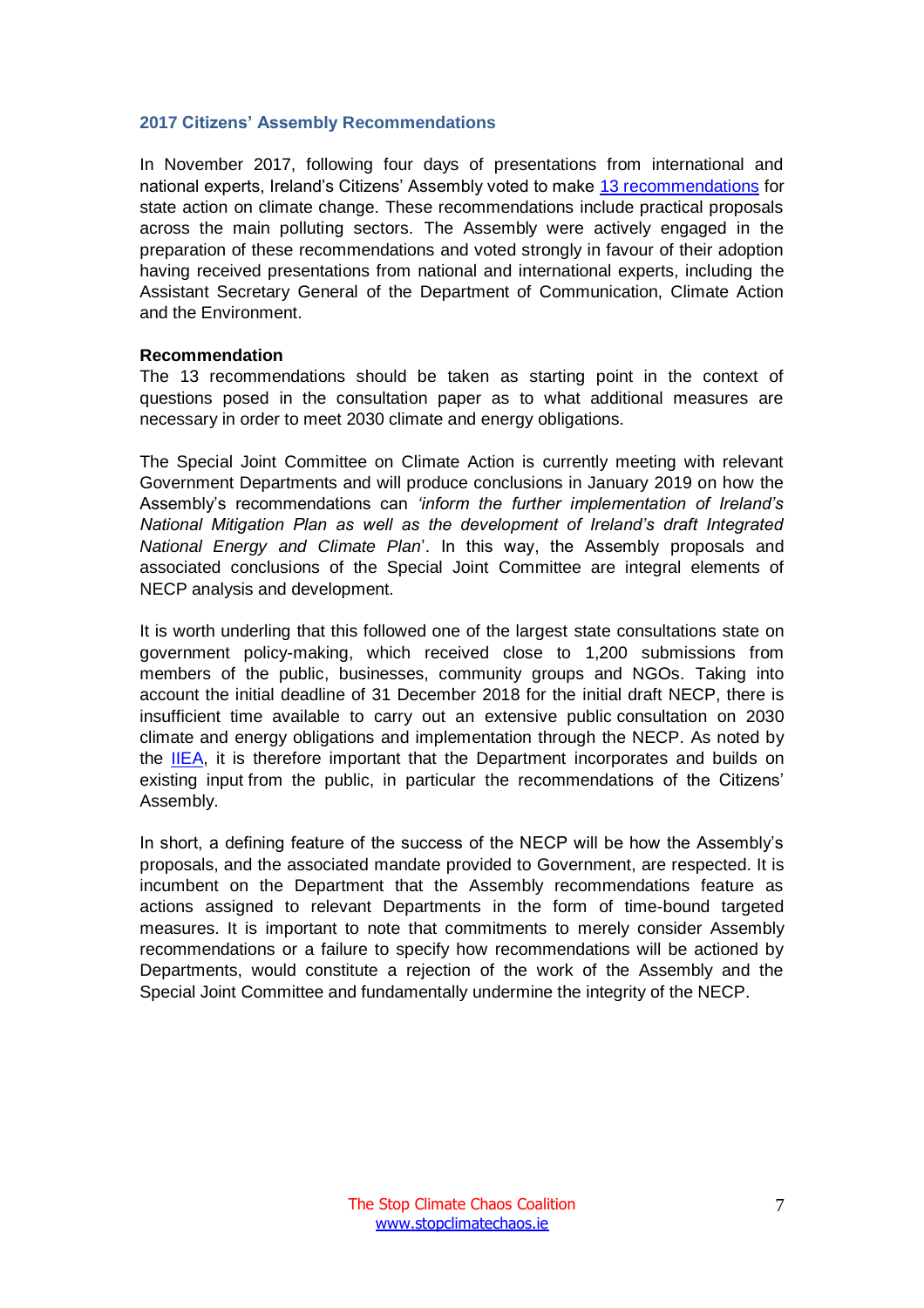#### <span id="page-8-0"></span>**Revision of Ireland's National Mitigation Plan**

In July 2018, Ireland's Climate Change Advisory Council produced its second Annual Review report, which provides an independent, expert assessment of Ireland's performance on climate change. The Council concluded that Ireland is 'completely off course' in its response to climate change. It noted that at the current rate Ireland will not meet both its 2020 and 2030 EU and crucially that the National Mitigation Plan does not put Ireland on a pathway to a low-carbon transition.

As part of the 2018 European Semester process, the European Commission stated in its country report on Ireland that the National Mitigation Plan offers 'few specific new mitigation measures' and concluded that 'existing climate change mitigation efforts will not enable Ireland to achieve its Europe 2020 climate goals domestically. Only limited progress has been achieved in decarbonising key parts of the economy, mainly in agriculture, road transport and the residential sector.'

The Coalition welcomes the statements by former Minister [Naughten](https://www.irishtimes.com/news/environment/naughten-admits-plan-to-cut-carbon-emissions-is-not-working-1.3611689) and Minister [Bruton](https://www.irishtimes.com/business/economy/escalating-carbon-tax-increases-on-the-way-says-richard-bruton-1.3689891#.W-NTx-tMetQ.twitter) that the NECP process facilitates the reopening of the National Mitigation Plan and will provide a significantly more detailed and effective roadmap, including clear timelines and new sectoral initiatives. As noted by the IIEA in its [recent NECP](https://www.iiea.com/publication/irelands-energy-and-climate-plan-consolidation-cohesion-consultation/)  [analysis,](https://www.iiea.com/publication/irelands-energy-and-climate-plan-consolidation-cohesion-consultation/) the Climate Change Advisory Council may review the NMP in light of significant developments in EU law, which would enable the Minister to submit to Government a revised National Mitigation Plan.

#### **Recommendation**

It is essential that the NECP constitutes a clear and formal revision of the NMP, as opposed to an appendage to it. In order to integrate the NECP into the framework of the Climate Action and Low Carbon Development Act 2015, the Minister should formally begin the process of revising the National Mitigation Plan by requesting a periodic review from the Council.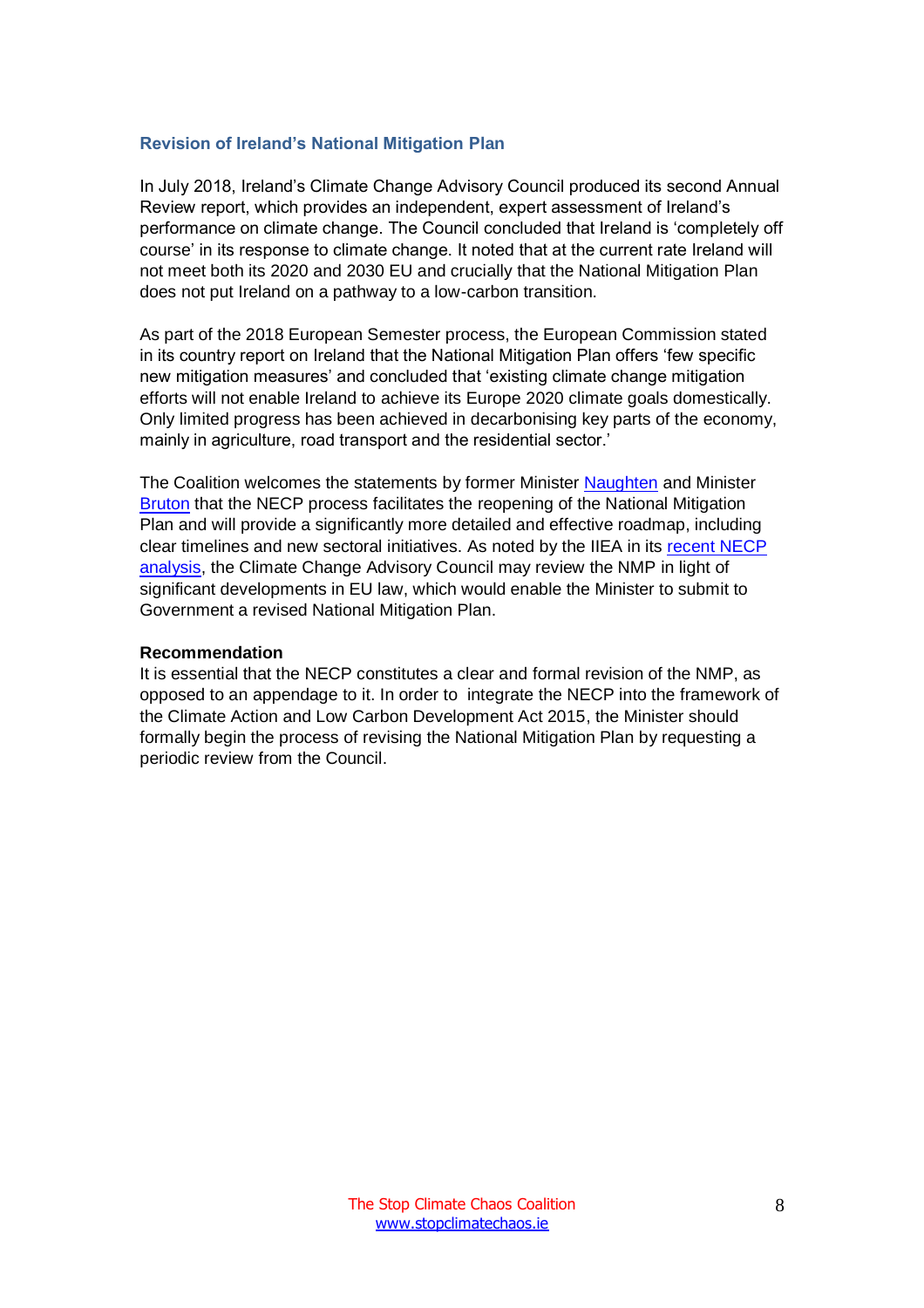#### <span id="page-9-0"></span>**Consultation Process**

We welcome the clear information on how the NECP will be developed over the year ahead, including two further consultations in January and April 2019. These subsequent consultations should include information on the Commission's initial assessment, as well as information on the basis for amendments/updates made. It is also important that this process allows for meetings with relevant officials, in addition to the option for written input. The Stop Climate Chaos coalition would welcome the opportunity to arrange such meetings with NGO stakeholders.

Public participation in the preparation of plans such as NECPs is provided by Article 7 of the Aarhus Convention, as well as procedural rights under relevant international human rights law. Effective participation in the preparation of NECPs requires access to relevant information, the opportunity to evaluate all elements of the draft plan and provide concrete feedback

We support the recommendation in the IIEA's [NECP analysis](https://www.iiea.com/publication/irelands-energy-and-climate-plan-consolidation-cohesion-consultation/) that determining and achieving these targets necessitates both "traditional" public consultations, and additional proactive measures to ensure appropriate review and feedback from citizens. SCC underlines the need for comprehensive public engagement taking into account the IIEA's analysis that 65% of the €21.8bn climate-related investment put forward in the National Development Plan is expected to come from non-exchequer sources.

We welcome the commitment to incorporate the NECP '*into the multi-level discussions to be held in the framework of the National Dialogue on Climate Action.'*  In the National Dialogue, the public should be asked for views on NECP development based on the how to to achieve the required emissions reduction, rather than on whether we should make the reductions or how much to reduce , taking into account the latest scientific evidence and knowledge of the implications of a failure to act, ambitiously and fairly on climate change.

We note the commitment that '*The NECP will also be discussed by the Oireachtas Committee on Communications Climate Action and Environment and by the Special Joint Committee on Climate Action in 2018 and 2019*.' It is important that both Committees have the opportunity to examine the first draft of the NECP when all options are still open. This would also necessitate a meeting with the Special Joint Committee early in January 2019, taking into account the Committee remit to produce conclusions in this month on integration of the Citizens' Assembly proposals into the NECP.

## **Recommendation**

SCC underlines the need for comprehensive consultation including through public meetings and early engagement with the Special Joint Committee on Climate Action and the National Dialogue on Climate Action.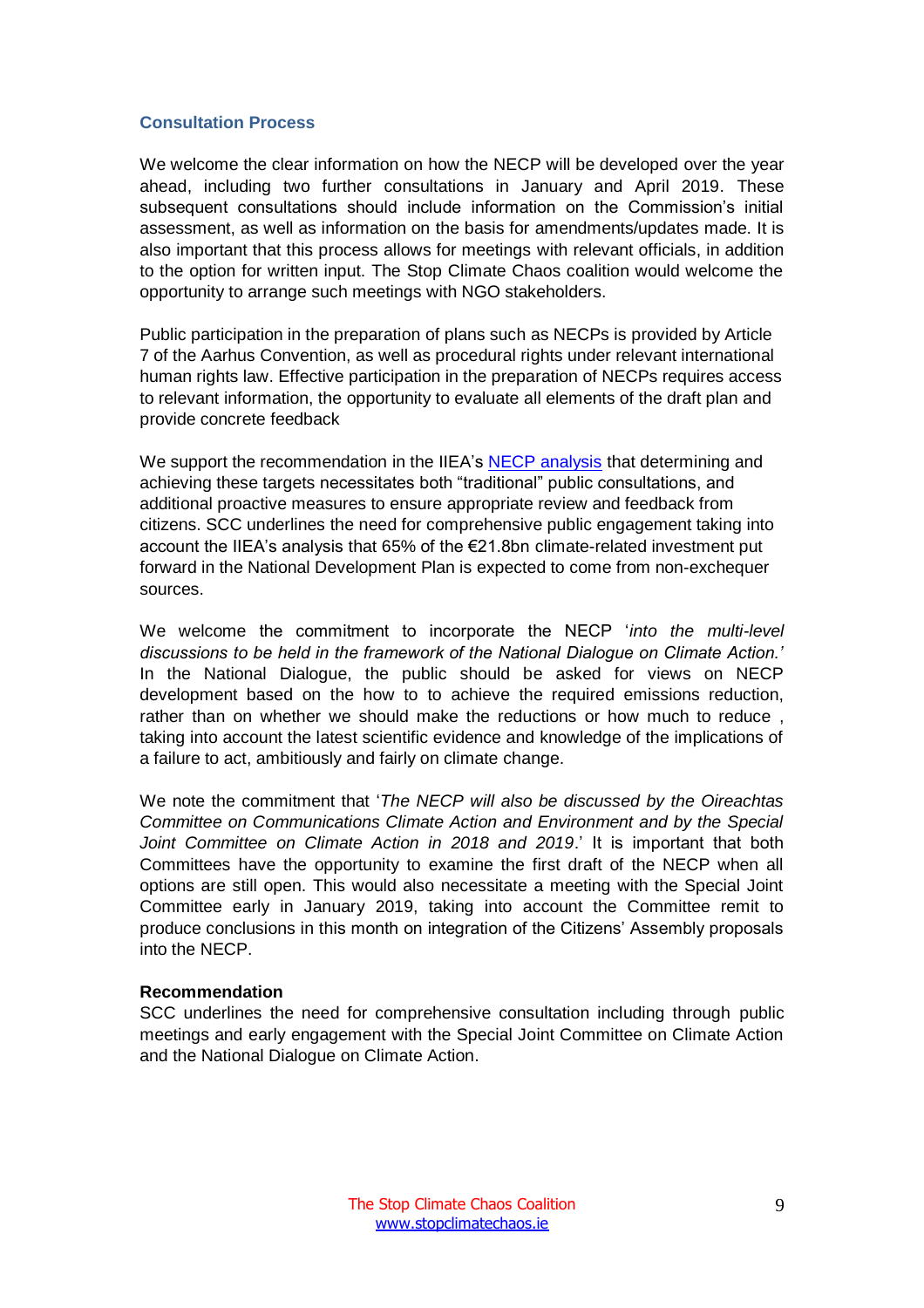#### <span id="page-10-0"></span>**National Policy Position**

In Section 3 'Template Requirements' a summary of relevant EU and national policies is noted. However, we note with concern that the National Policy Position on Climate Action and Low Carbon Development is not noted in the list of national policies to be taken into account. The National Policy Position is the cornerstone of Ireland's response to climate change, and the low carbon transition objective to 2050 set out in the National Policy Position is of fundamental importance to NECP development. Omitting a pathway to 2050 objectives runs the risk of undermining or making action costlier in the future, when steeper reductions and more rapid change will be required.

The National Policy Position is also essential given that mitigation planning to 2050 and beyond will be a central obligation under the Governance Regulation. Under Article 14 Ireland must also produce a long-term climate strategy with a decarbonisation pathway towards 2050 **that is consistent with its NECP**. The NECP template also includes several elements focused on long-term (post 2030 action), and the Governance Regulation demands consistency between the 2030 plans and long-term climate strategies.

The National Policy Position, adopted by the Government in 2014 (pre-Paris), defines the 2050 mitigation target as at least an 80% reduction in combined annual emissions from energy, transport, and buildings, and an approach to carbon neutrality in agriculture and land-use that doesn't compromise sustainable food production. The policy ring-fences all available national greenhouse gas sinks from land use to be counted as offsets against agriculture-related emissions; requiring all other sectors to undertake collective emissions cuts of at least 80% compared to 1990 levels, with no offsetting "flexibility".

The NECP process also offers an opportunity to consider the adequacy of Ireland's current 2050 objective in light of three things: the Energy White Paper, the Paris Agreement and the IPCC 1.5C report. The 2015 Energy White Paper set a reduction target of 80 to 95% in energy emissions (not just electricity emissions) by 2050. That target is in line with the EU's stated objective, since 2009, of achieving an 80-95% reduction by 2050. The Irish national policy position, the Energy White Paper and the EU commitment all precede the Paris Agreement and are predicated on a temperature goal of limiting global warming to 2C. Paris, of course, agreed a new temperature goal of "limiting warming to *well below* 2C and to pursue efforts to limit warming to 1,5C." In light of that, and the recent IPCC report on 1.5C, which concludes "net zero" is the appropriate target for 2050, Irish and EU 2050 targets will have to be revised.

The Stop Climate Chaos Coalition Stop Climate Chaos has previously undertaken analysis of this pathway for electricity, building and transport sectors. Our existing 2050 target requires Ireland to reduce emissions by 5% year-on-year, every year, between now and 2050. Expressed as a carbon budget for the period 2016-2050, this amounted to a limit on combined emissions from all sectors except agriculture of, at most, 653 million tonnes of carbon dioxide. Yet, based on 2016 EPA analysis, emissions are projected to increase to nearly two and a half times that limit, a total of 1585 million tonnes of CO2 – an overshoot of 932 million tonnes. Current and proposed measures noted in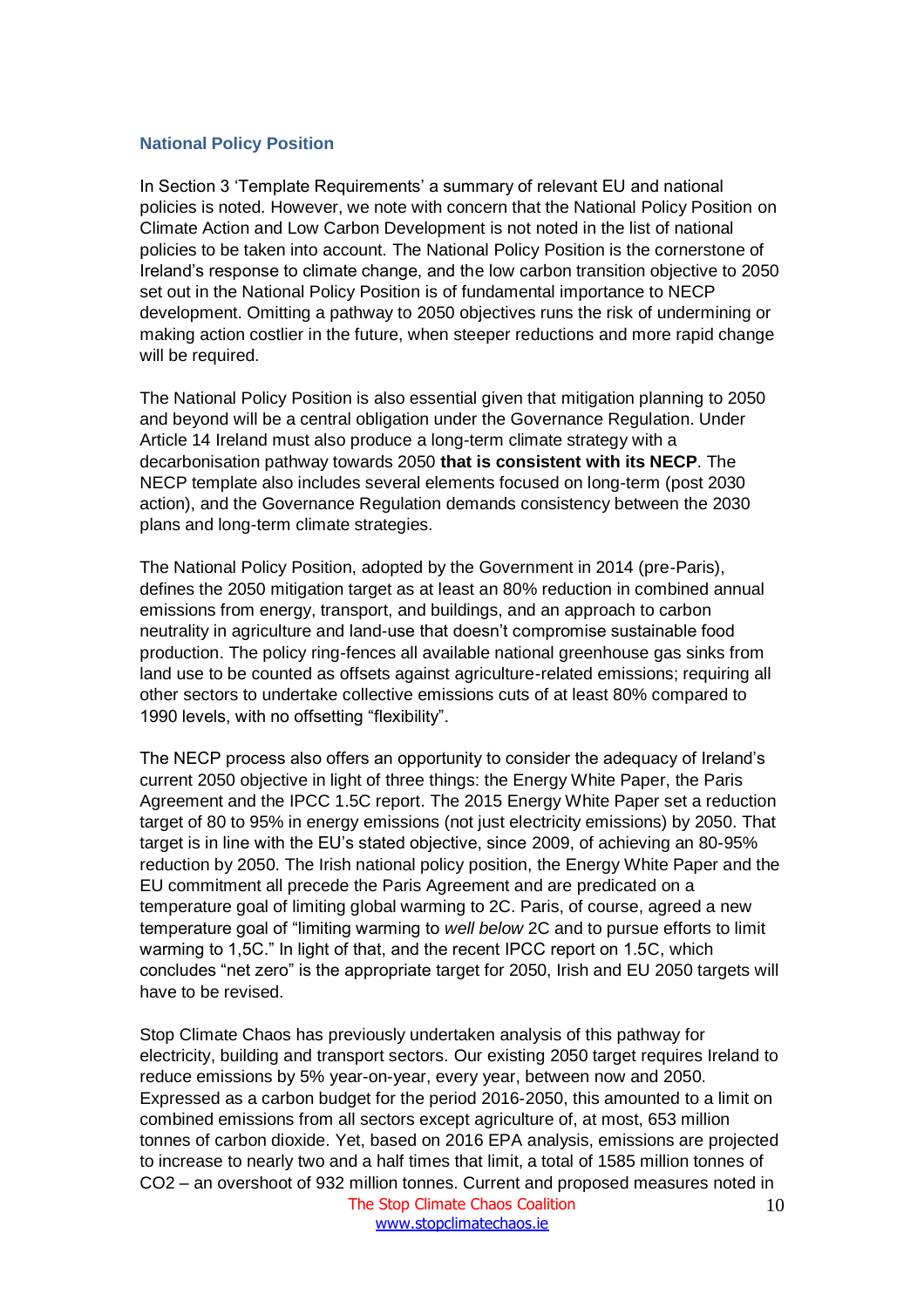the National Mitigation would result an overshoot of the 2050 objective by almost one billion tonnes of carbon dioxide. The total available carbon budget for 2016-2050 would already be exhausted by 2030 on the current business-as-usual emissions trajectory (see graph below).



Carbon budgets are better planning tools, as they reflect the "zero sum" nature of the trade-offs of remaining emissions across sectors and across time. If we continue to emit more now, we must emit even less in the future as it is total emissions (i.e. the area under the curve) that matters. We cannot continue with business-as-usual until 2040 and then crash emissions, we must bend the curve now. Moreover, if one sector is allowed a greater share of the available budget, some other sector(s) must be allocated less.

The Stop Climate Chaos coalition welcomed the adoption of a carbon budget framework in the National Mitigation Plan (NMP) in the context of EU 2020 and (then) proposed 2030 obligations. However, this framework was not rigorously applied in the NMP as a planning tool and not simply an evaluation tool, in particular in relation to budget allocations between sectors and linking to quantified mitigation measures.

## **Recommendation**

In addition to addressing the gap between current projections and Ireland's 2020 and 2030 EU targets (see below, in order to provide a useful guide for policy development and implementation to 2050, we recommend that the NECP -

• Revise Ireland's National Policy Position to align the national 2050 transition objective with the temperature goals of the Paris Agreement and the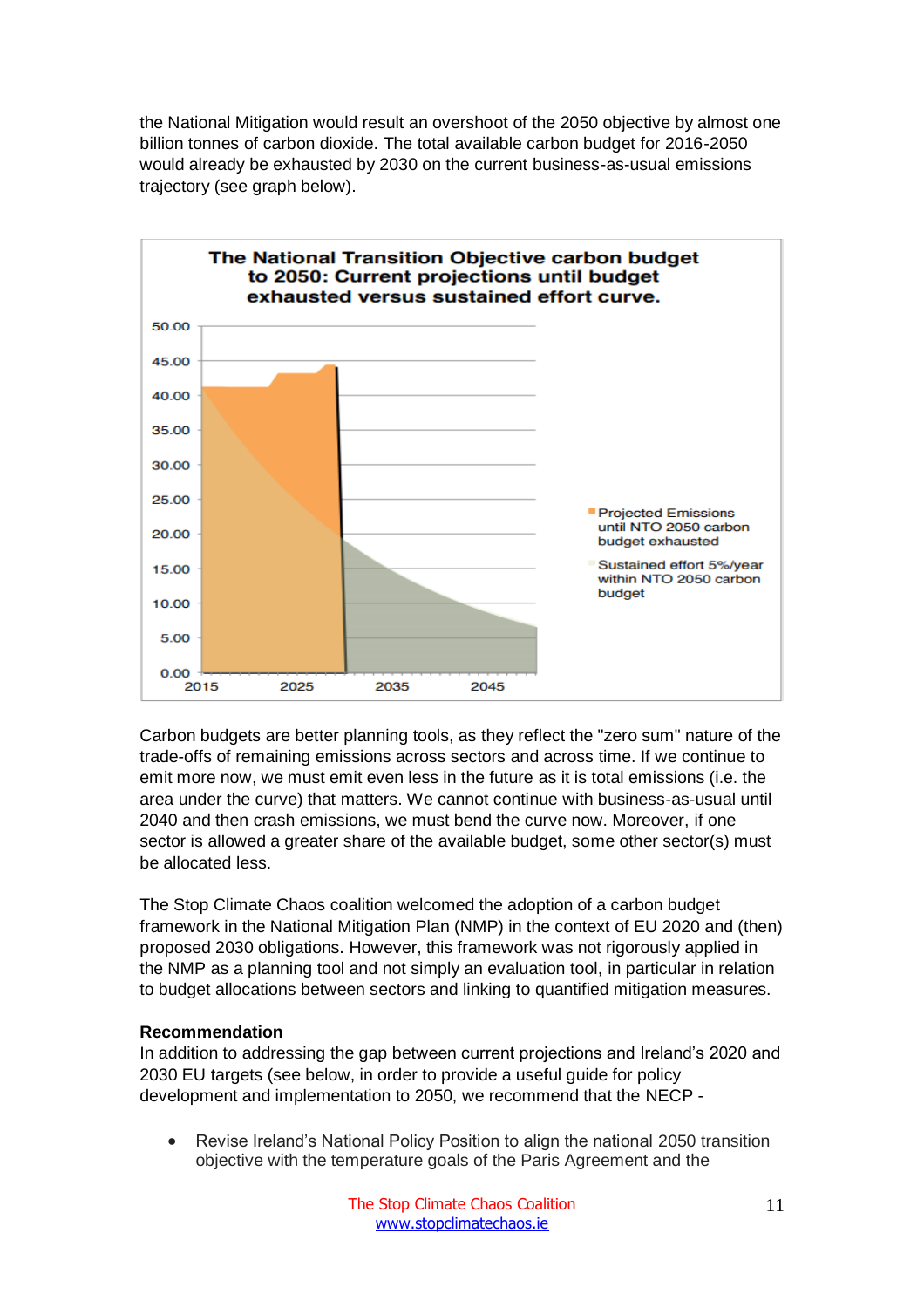conclusions of the recent IPCC report on 1.5C. This indicates the appropriate 2050 target is "net zero" greenhouse gas emissions.

- The NECP should include an overall, economy-wide, carbon budget for the period to 2050, consistent with a Paris-aligned pathway to "net zero" emissions by 2050.
- Within that overall budget, the NECP should determine a carbon budget for the five year timeframe it covers and proceed to allocate available emissions and reduction efforts between sectors to achieve the continuous, substantial and sustained decarbonisation that is required economy wide.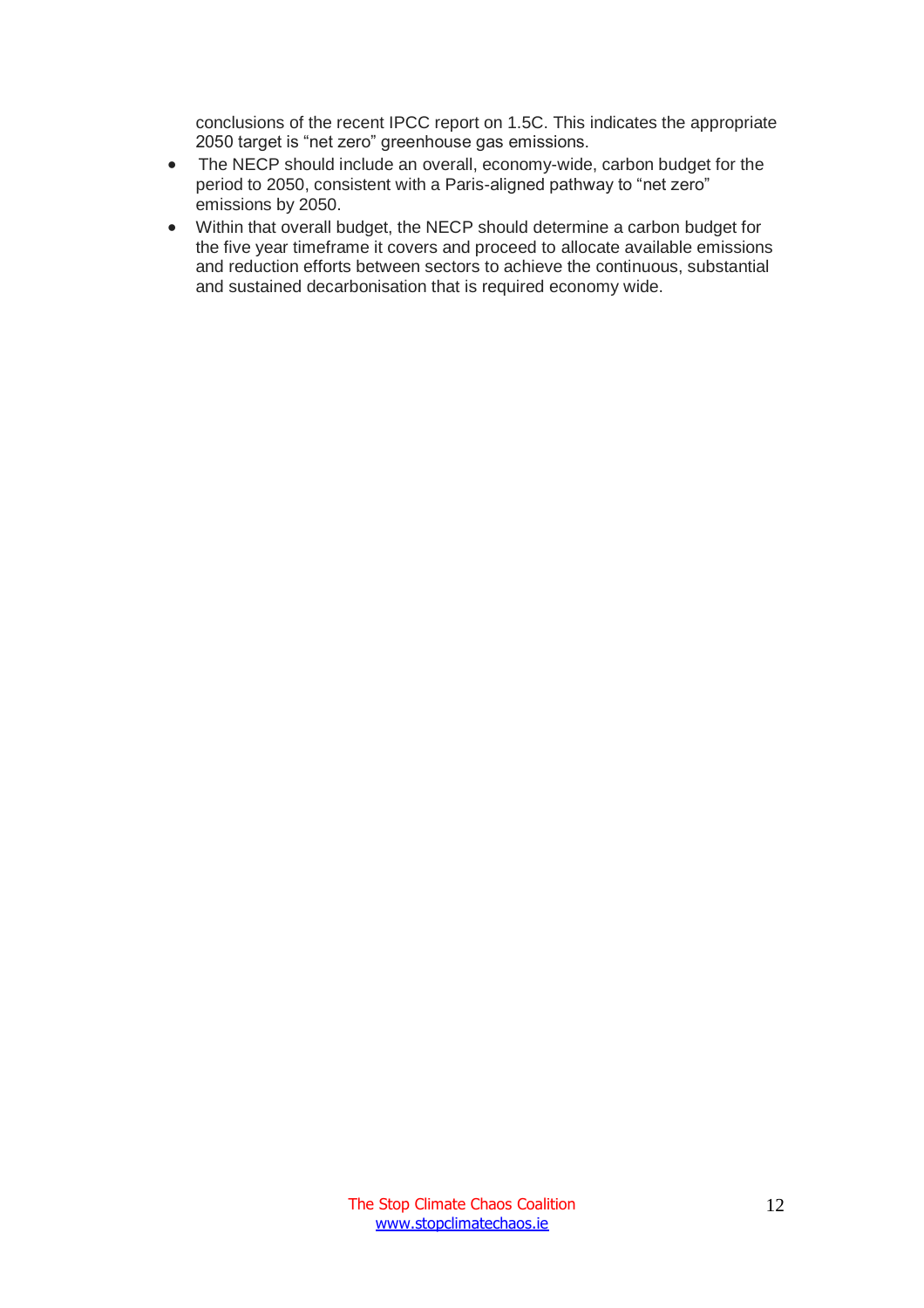#### <span id="page-13-0"></span>**Paris Agreement Compatible**

The consultation paper refers to the EU's commitment under the Paris Agreement to a reduction of at least 40% in emissions by 2030, relative to 1990 levels (section 2.3 'Objectives, targets and contributions to be taken into account'). It is important to note that this commitment and application in the form of national targets (which is itself a key issue of concern in the NECP) constitutes the minimum ambition level that the NECP is required to deliver. None of the 2030 targets - agreed or currently under negotiation - are ambitious enough for the EU to deliver on its commitments under the Paris Agreement. The UNEP's latest Emissions Gap [report](https://www.unenvironment.org/resources/emissions-gap-report) calls upon countries like the EU to reduce its projected 2030 emissions by another 25% to comply with a 2 degrees scenario.

Section 3.1.1 of the NECP template stipulates that policies and measures for the non-ETS 2030 target should be provided "with an outlook to the long-term vision and goal to become a low-carbon economy with a 50 years perspective and achieving a balance between emissions and removals in accordance with the Paris Agreement." National and EU targets to 2030 must be reviewed in view of the temperature goals adopted in Paris, and as with all other committed countries, Ireland will be required to ratchet up its ambition and ramp up wide-reaching policy implementation to achieve these goals.

## **Recommendations:**

- The NECP should specify how the direction and the actions, in addition to delivering towards the dimensions of the Energy Union, are contributing to the country's fulfilment of the Paris Agreements long term objective. This includes defining sectorial pathways towards full decarbonisation.
- It is essential that **modelling and associated scenario planning assess new mitigation measures on the basis of a Paris compatible pathway**.
- Also in accordance with the Paris Agreement, NECPs should include a robust and specific process for how ambition in the plan will be scaled up over time and ensure that each update of the plan is more ambitious than the previous one.

The NECP should be clear on the growing and significant gap between the Government's commit under the Paris Agreement and what is needed to deliver on its core objectives. According to calculations by the [Climate Equity Calculator,](https://calculator.climateequityreference.org/) a tool developed by the Stockholm Environment Institute to estimate the fair share effort for individual countries, Ireland must reduce all greenhouse gas emissions to zero within a decade to do its fair share of keeping global warming within the bare 2°C limit. In addition, Ireland would have to finance additional overseas mitigation measures. Previous Stop Climate Chaos analysis based on the [Climate Fair Shares](http://www.climatefairshares.org/) model has shown that within the limits indicated by the Agreement, Ireland's entire annual carbon budget would be exhausted by emissions from the agricultural sector alone by 2025. All existing EU and Irish targets will have to be radically revised strengthened in the light of the Paris goals, and because of the cumulative nature of carbon dioxide pollution.

## **Recommendation:**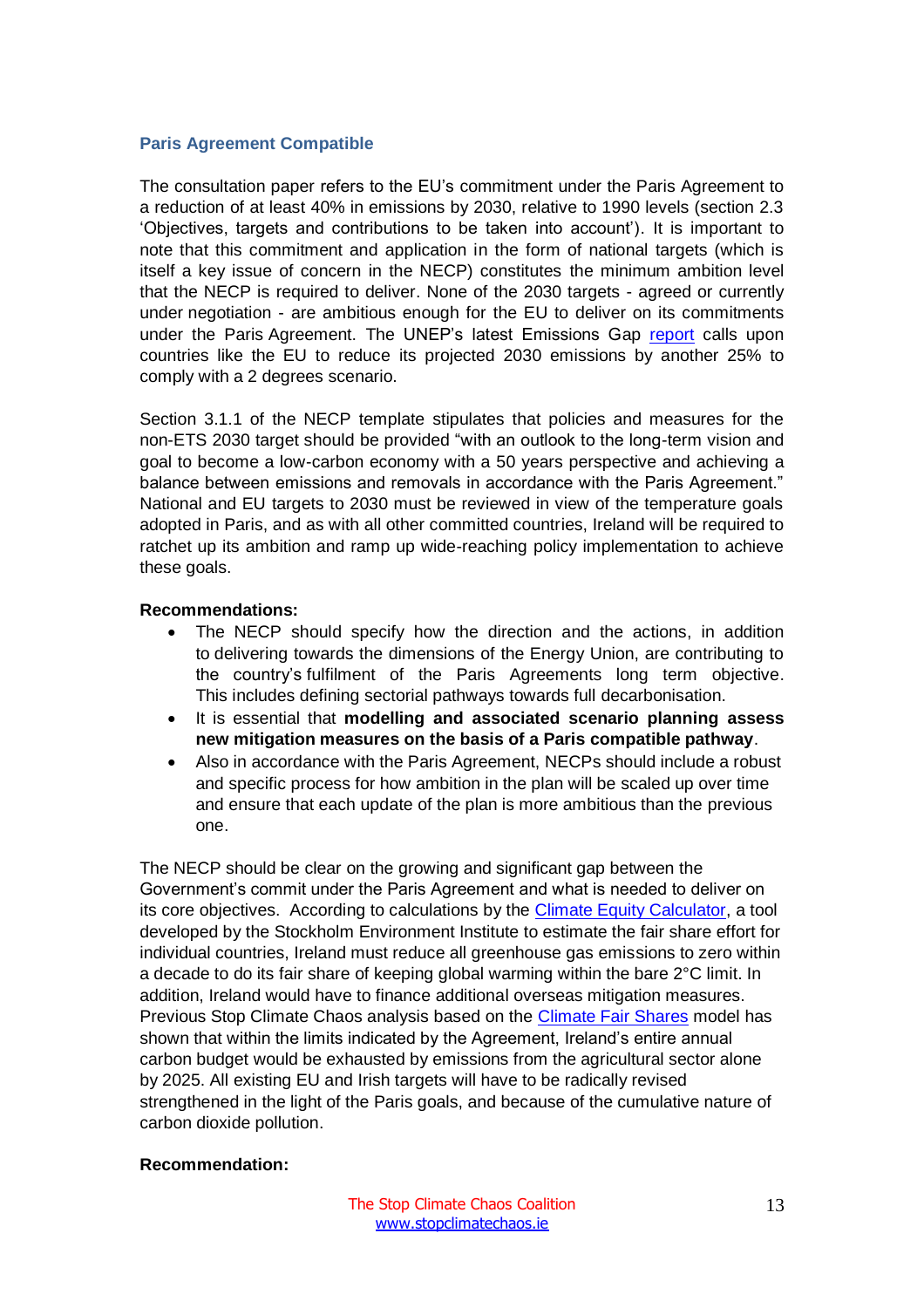The NECP must indicate in detail how Ireland is preparing to strengthen ambition and set the agenda in terms of approach for climate policy planning in line with the goals of the Paris Agreement.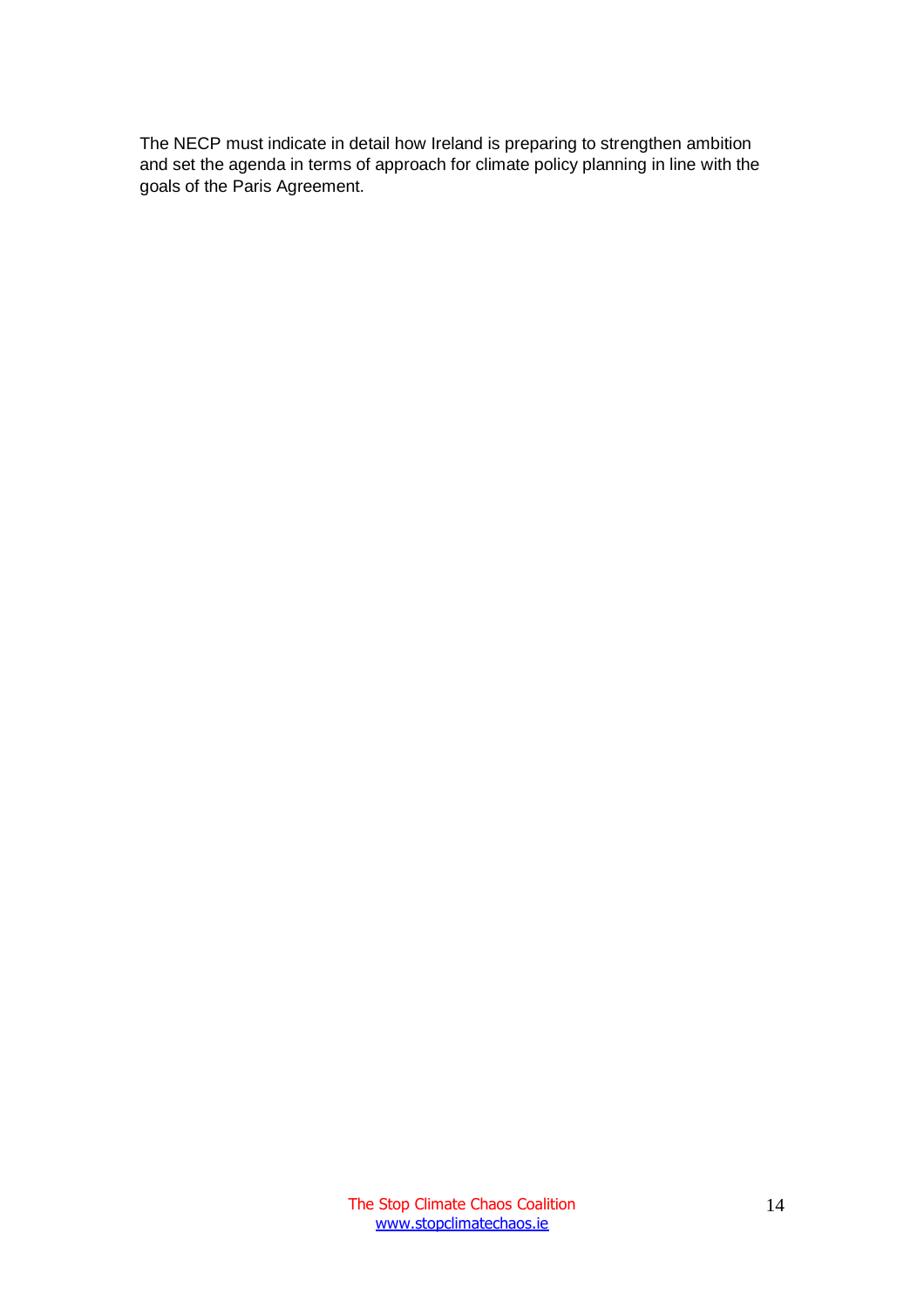<span id="page-15-0"></span>**Question 1: Taking into account the National Mitigation Plan, the National Development Plan 2018-2027 and Ireland's target under the Effort Sharing Regulation, what further measures to reduce non-ETS emissions do you believe Ireland should take?**

#### Governance, Transparency and Planning

The [latest EPA projections](http://www.epa.ie/newsandevents/news/pressreleases2018/name,64049,en.html) indicate that non-ETS emissions will only be 1% below 2005 levels in 2020, compared to the reduction target of 20%, and compared to the previous projection of a 4-6% reduction. In relation to Ireland's 30% reduction target for non-ETS sectors, the associated carbon budget is approximately 383 MtCO2e for 2021 to 2030. The EPA's projections indicate that Ireland will exceed the allowable carbon budget by between 47-52Mt over the period to 2030, even assuming the allowed-for flexibilities are fully used. As noted above, **the NECP should specify how the Government intends to close this emissions gap to target by producing an appropriate carbon budget to 2030 and set out detailed objectives and planned policy measures to be adopted to deliver on these objectives for at least a five yearly period**.

It is essential that the NECP institutes a transformative approach which overcomes fundamental weaknesses in the NMP. In particular, the NECP must include new quantifiable actions and measures that are a progression beyond past efforts. As noted above, **we put forward relevant proposals of the Citizens' Assembly (see in particular 2,3 8, 9 10, 11, 13) as the primary new additional measures to ensure compliance with Ireland's non-ETS obligations.**

To have a fair chance of keeping temperature rise to even  $2^{\circ}C$ , research undertaken by [Oeko Institute](https://www.oeko.de/fileadmin/oekodoc/Vision_Scenario__EU-28-Report_2017.pdf) concludes that the overall 2030 GHG emission reduction target for the EU would have to be at least 55%, which would result in a target of at least 47% reduction in the non-ETS sectors**. Analysis by CAN Europe indicates that this would entail a reduction by Ireland of 56%**. While recognising that Ireland's national commitment under the Effort Sharing Regulation has already been set at a 30% reduction, it is important to be clear that **this target is not Paris consistent**. It is therefore essential that **new policies and measures prioritise near-term implementation and ratcheting up of ambition significantly beyond the 30% target based on Paris objectives**.

## **Recommendation:**

We should learn from previous failures to meet 2020 targets and establish within the NECP a **governance framework** that will ensure progress is monitored, reviewed and is ultimately successful. A trajectory demonstrating how the targets will be met should be established in each sector (electricity, transport and heating), as well as per technology. The NECP should also **prioritise transparency** and make available up to date information on implementation of current and planned measures.

As noted by the Advisory Council, actions should linked to expected outcomes or impacts to allow effective planning for further efforts required to close the emissions gap. Policies and measures outlined in the NECP will only be considered credible where they: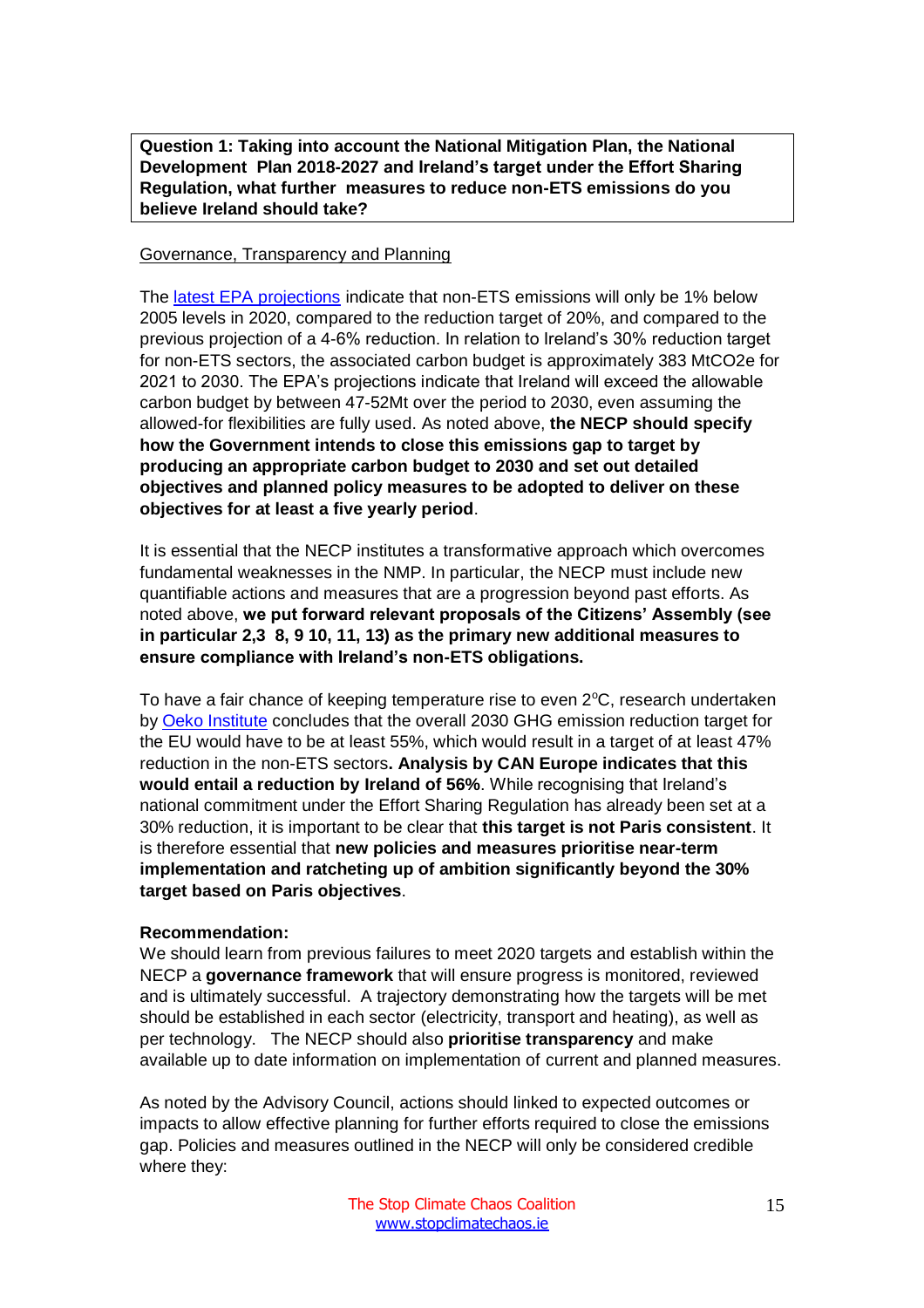- 1. Indicate a progression beyond past reporting (where necessary),
- 2. Are consistent with the level of ambition required to meet the corresponding carbon budget,
- 3. Provide comprehensive sectoral coverage (for each of the targets, respectively) and
- 4. Are reported with a level of detail that allows for external assessment of the previous three criteria.

# **Recommendation:**

Stop Climate Chaos is of the view that the non-ETS targets should be reached through increased efforts in policies and measures that create lasting emissions reductions through structural transformation. Where concessions and 'flexibilities' may be utilised, it is essential that **these are clearly stated within the NECP, including the reasoning for their utilisation and the projected impacts**. This includes in particular:

- Offsetting from land use, land use change and forestry (LULUCF) activities
- One-off use of ETS permits for compliance

-'Safety reserve' giving certain Member States the option of using pre-2020 surplus to achieve their 2030 targets

## National Development Plan

Given the importance of infrastructure development and investment to the delivery of obligations under the EU Effort Sharing Regulation, it is necessary for the NECP to build on commitments made in the National Development Plan (NDP). In particular, the NECP should ensure fundamental weaknesses in NDP are resolved: The NDP does not specify the amount of emissions reductions which may be achieved by these investments nor does it include or require assessments of the impact of the noted infrastructure proposals on Ireland's obligations under the EU energy, climate and air quality policies**. It is essential that such prior analyses are carried out for all infrastructure investments proposed in the NECP, particularly in the transport and home heating sector.** The NDP was also adopted without a prior Strategic Environmental Assessment and no assessment of GHG impact and includes a strong bias towards continued investment in road projects (see further in Transport section below).

## **Recommendation**

All Government decisions that may impact emissions must be accompanied by a "climate audit" which estimates the emissions impact, and which is published.

## **Transport**

As noted by Ireland's Climate Change Advisory Council, progress in tackling transport emissions remains very limited. Transport is the only sector to have increased its share of emissions since 1990. In fact, emissions have doubled since 1990 to one fifth of Ireland's total. Transport emissions are [projected](http://www.epa.ie/pubs/reports/air/airemissions/ghgprojections2017-2035/EPA_2018_GHG_Emissions_Projections_Summary_Report.pdf) to increase by at least 17% over the period 2017 – 2020.

In 2009, the Government adopted 'Smarter Travel' as national policy. The policy included the following targets to be met by 2020:

The Stop Climate Chaos Coalition [www.stopclimatechaos.ie](file:///C:/Users/FoE%20Activism/Dropbox%20(FoE%20Ireland)/Friends%20of%20the%20Earth/Stop%20Climate%20Chaos/Letters/www.stopclimatechaos.ie) 16 • The transport sector making a meaningful contribution to Ireland's EU climate change commitments by reducing greenhouse gas emissions;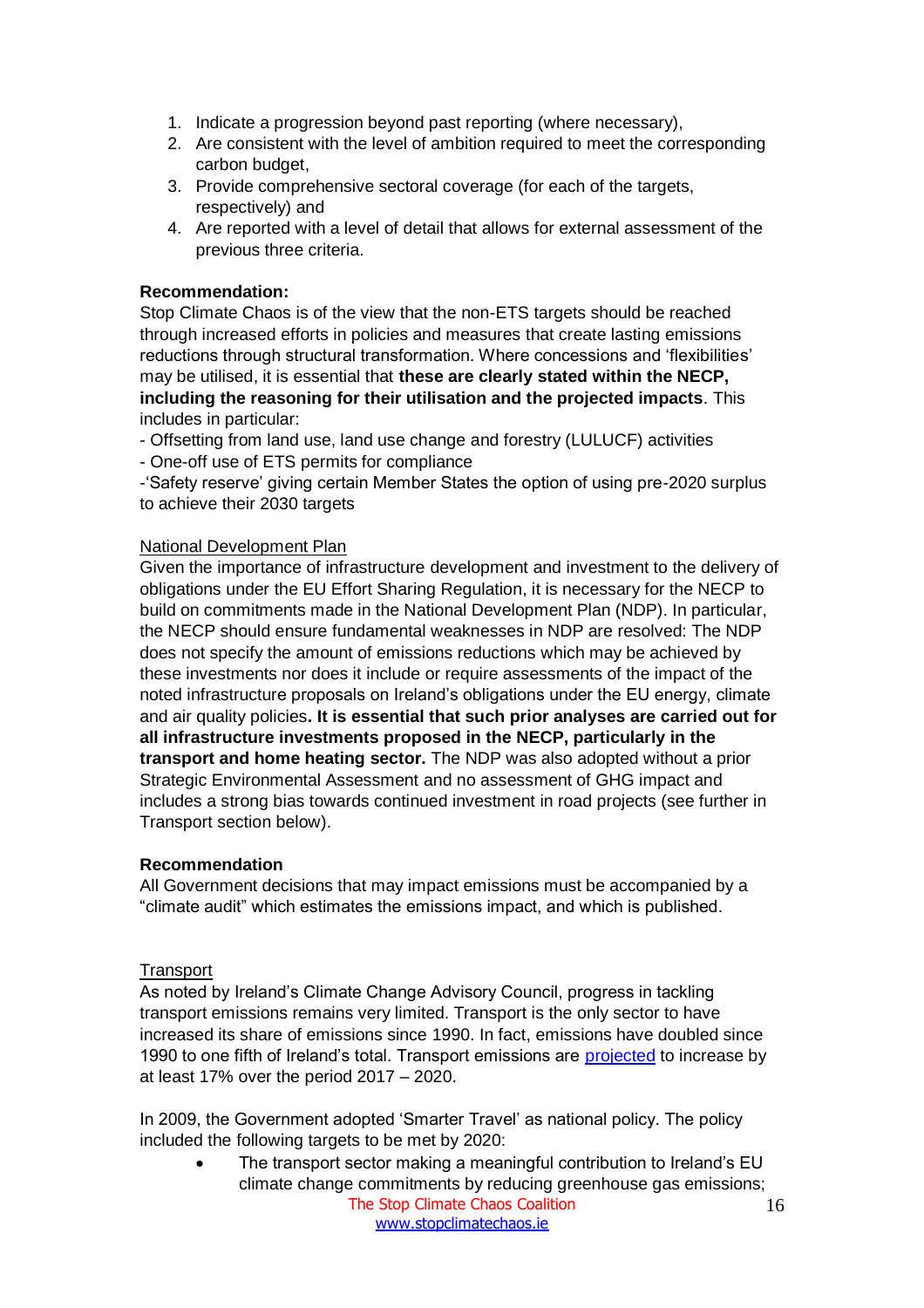- 500,000 more people taking alternative means to commute to work so that the total share of commuting by car drops from 65% to 45%;
- Walking, cycling and public transport rising to 55% of total commuter journeys to work;
- The total kilometres travelled by car not increasing significantly from 2009 levels.

## **Recommendation**

The Stop Climate Chaos Coalition recommends that the NECP includes measures to realign investment to achieve the goals of the 2009 Smarter Travel Policy, increasing the share of transport investment that goes to walking, cycling and clean public transport.

Ireland's 2017 National Mitigation Plan includes the target that from 2030 all new cars and vans sold in Ireland will be either electric or hybrid. **The NECP should go further by introducing new incentives and necessary infrastructure to accelerate the immediate adoption of electric vehicles and by bringing to an end the use of petrol and diesel for transport**. This process has already begun in the UK and France whose governments both announced in July that they will end sales of petrol and diesel vehicles by 2040.

A National Cycling Policy Framework was adopted in 2009 but almost none of its measures has been implemented. Subsequently a Greater Dublin Transport Strategy was adopted in 2016 which envisages an increase in GHG emissions from the Dublin Area of about 12% between 2016 and 2035. Despite lack of measures and investment to incentivise behavioural change to switch to low carbon transport modes, 70% of journeys into Dublin city centre are by people using sustainable modes of transport (such as bus, train, light rail, walking and cycling), and this level is increasing year on year.

Both the National Planning Framework (NPF) and National Development Plan (NDP) were published over the summer of 2018 with the NPF outlining the need for walkable communities and investment in the provision of public transport, cycling and walking infrastructure. However in the NDP, detailing the capital investment, a large proportion of funding is going on motorways and a second runway at Dublin Airport. **Major realignment of the transport budget would be needed to drive the necessary behavioural change.**

#### **Agriculture**

In relation to emissions not covered by the EU Emissions Trading Scheme (EU ETS), agriculture is responsible for the largest share (42%). The EPA projections indicate that agriculture emissions will increase by between 3-4 per cent by 2020 and 6-7 per cent by 2030 based on an expansion of animal numbers, particularly for the dairy herd.

The national objective is that total annual emissions from agriculture in 2050 will be no more than what is absorbed annually by Ireland's carbon sinks (i.e., forests, peatlands, and grasslands). In their [brief](http://www.iiea.com/ftp/Publications/2017/IIEA_National%20Mitigaton%20Plan%20Assessment%20Report_2017.pdf) on the NMP, the IIEA detailed how under current projections to 2030, the agriculture sector could take up over 51% of Ireland's total carbon budget, leaving little scope for manoeuvre or flexibility in other sectors.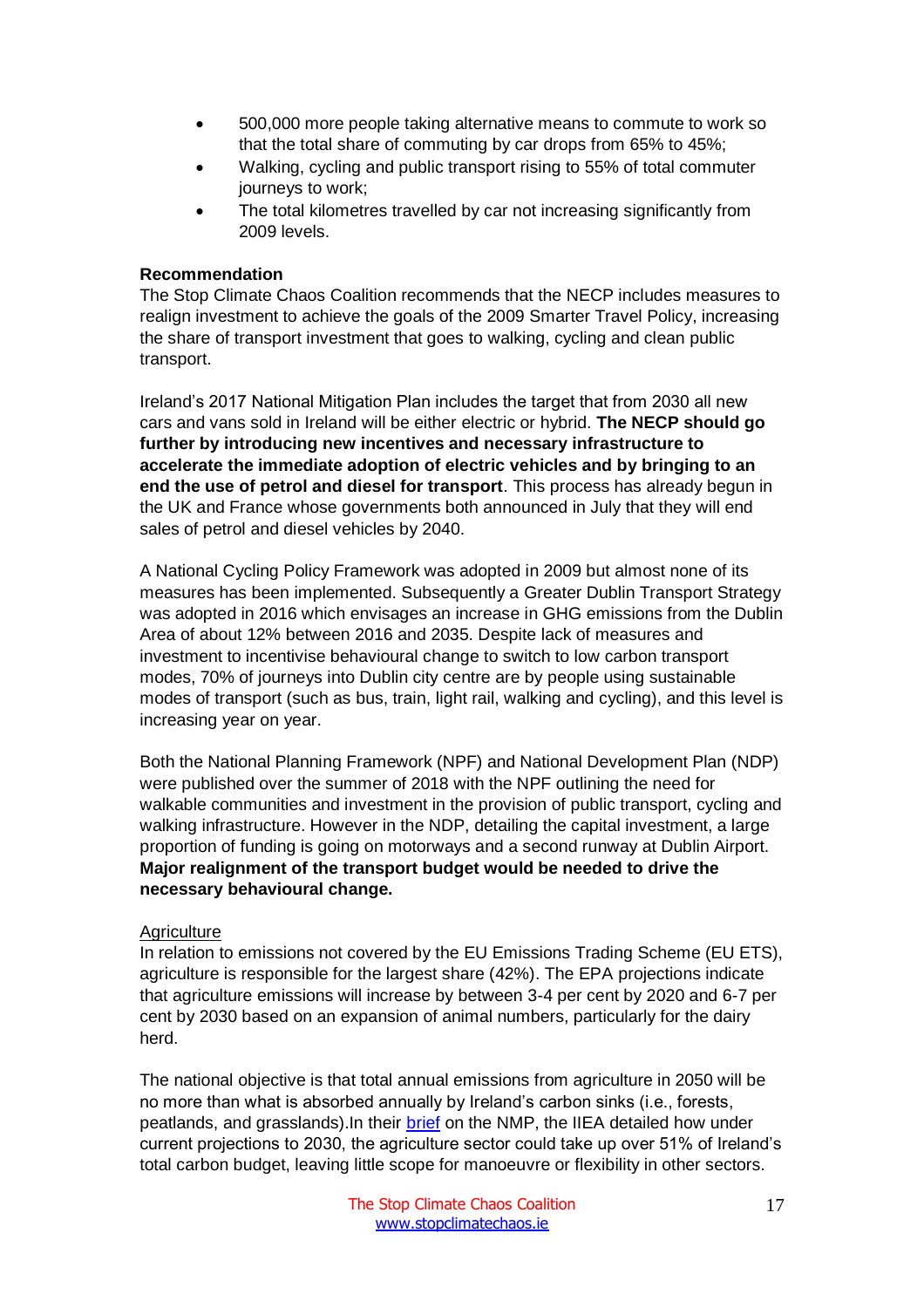There has been no substantive discussion within Irish society on the current policy push towards intensification. This is despite the wider implications and challenges created for addressing Ireland's climate challenge. Furthermore, the option of reducing emissions by decreasing herd sizes and directing and diversifying farming away from non-sustainable models has not been promoted as a viable policy option.

#### **Recommendation:**

To sufficiently off-set agricultural emissions, the NECP needs to outline what an environmentally and socially sustainable level of carbon sink is, while giving considerations to biodiversity, recreation and agriculture.

The dominant model of farming in Ireland is heavily dependent upon policy and incentive structures and a considerable proportion of Irish farms are economically vulnerable and nonviable without current subsidies. The Government should be encouraging an economically smart pathway for agriculture and the rural economy by promoting sustainable land use diversification.

## **Recommendation:**

We have [argued](http://www.stopclimatechaos.ie/download/pdf/not_so_green.pdf) that Ireland's current agriculture and land use policy is neither 'climate-smart' nor sustainable, and Ireland should be supporting farmers to transition away from ruminant production to a more sustainable model of farming. This can be achieved by **encouraging High Nature Value farming, incentivising low carbon farming and promoting and supporting healthier and less ecologically damaging human diets**.

The NMP refers to the use of forestry and bio-energy as suggested offsets for agriculture-related greenhouse gases. In early 2017, Ireland was criticised by the European climate action network, Carbon Market Watch, for advocating for the use of forestry offsets to meet Effort Sharing targets. We recommend that Ireland advocate for reducing or removing the option to use forestry offsets to meet its targets. We have argued that the use of land sinks to offset agricultural emissions will achieve only a small fraction of the required emissions reduction as such land sequestration is impermanent and highly uncertain (See [Mackey et al, 2013\)](https://serca.org.au/research/2013/Mackey_etal.pdf). If incorrectly sited, widespread afforestation, which creates fundamental changes in ecosystem function and structure, can present threats to elements of Ireland's biodiversity and aquatic systems over the long-term (See [Graham et al, 2013\)](https://www.ucc.ie/en/media/research/planforbio/pdfs/09-Grahametal2013.pdf). Forest policy needs to be equally cognisant of the far-reaching environmental implications of afforestation alongside the social and economic impacts; structural diversity of forestry is important.

Because of peat extraction, disturbance, and related activities (e.g., combustion, horticulture), Irish peatlands (most of which are moderately or severely damaged) have become a source of carbon emissions. In their healthy state, peatlands will not only store carbon, but also continue to absorb CO2 as they expand. In Ireland, near intact peatlands may actively sequester, on average, 57,402 tonnes of carbon per year.67 For this potential to be realised however, stronger enforcement to protect peatlands, rewetting and restoration, and using alternative non-peat sources for energy production will be required. Based on the recognition of the value of peatlands as long-term carbon sinks, Scotland's Draft Climate Change Plan (2017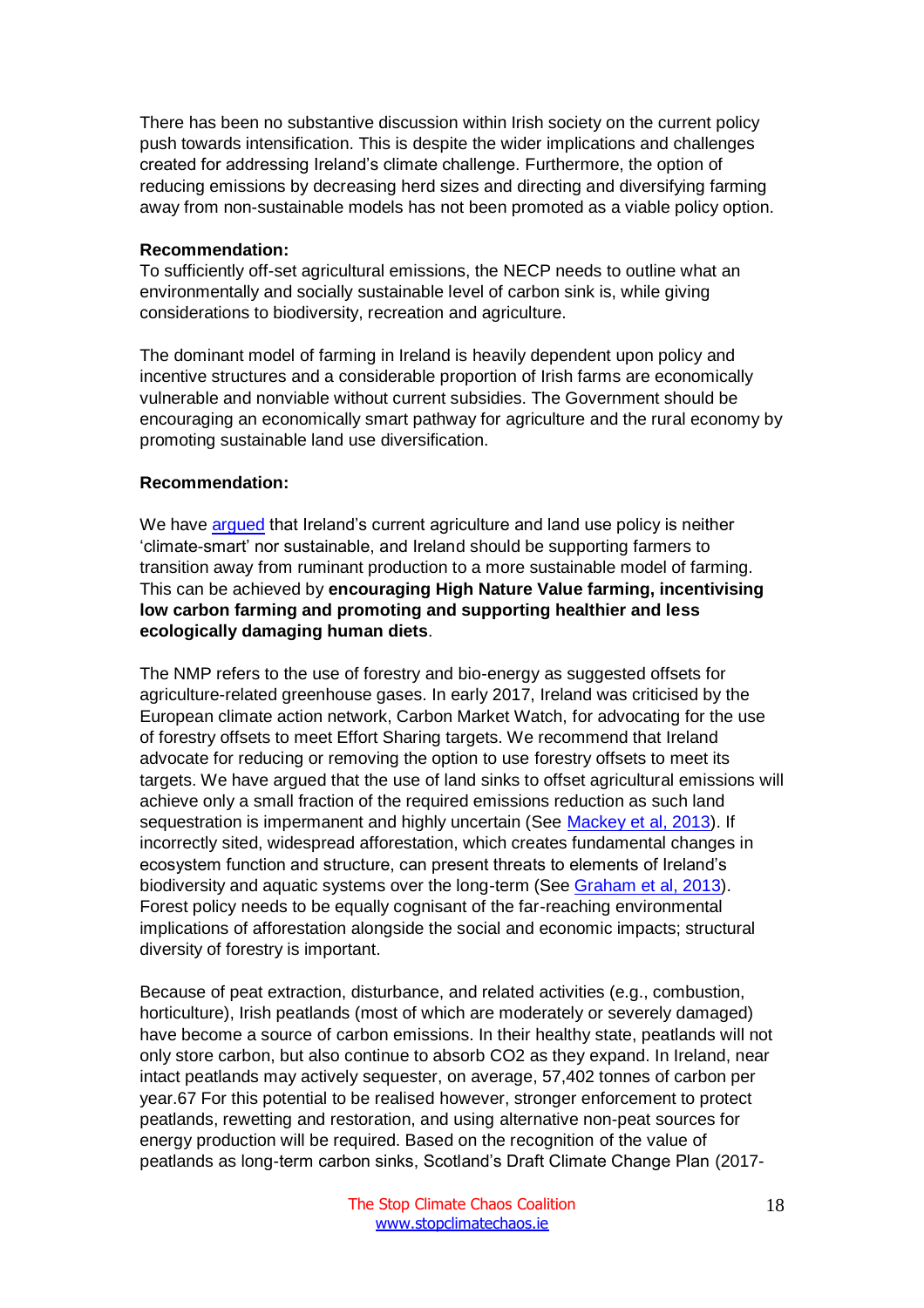2032) includes target-driven plans for peatland restoration. A similar approach can easily be adopted in Ireland.

#### **Recommendations:**

- Restoring Ireland's peatlands as a means of emissions reduction and carbon storage is an obvious measure which should be included in the NECP. - We have previously argued that if adequately managed, sequestered carbon in peatlands can provide a cheap mitigation measure, and produce important income in terms of agri-climate environmental measures under the Rural Development Plan Regulations. Such measures can be complementary to other environmental obligations, such as the Birds Directive and commitments under the National Peatland Strategy and the EU Biodiversity Strategy.

## Non Compliance Costs

It is a significant concern that the National Mitigation Plan has facilitated delayed action and investment and knowingly exposed Irish society to financial penalties in order to comply with its EU Effort Sharing Decision targets to 2020 and Effort Sharing Regulation targets to 2030. Analysis by the [Department of Public Expenditure &](https://igees.gov.ie/wp-content/uploads/2013/10/Future-Expenditure-Risks-associated-with-Climate-Change-Climate-Finance1.pdf)  [Reform,](https://igees.gov.ie/wp-content/uploads/2013/10/Future-Expenditure-Risks-associated-with-Climate-Change-Climate-Finance1.pdf) and by [UCC,](https://www.irishtimes.com/business/economy/ireland-s-bill-for-missing-climate-targets-set-to-fall-1.3303229) has shown that without new, immediate and substantive efforts to cut emissions, Ireland faces financial penalties in the region of €500 million by 2020 for failing to comply with our EU climate and renewable energy commitments. The IIEA has noted that Ireland may face non-compliance costs of between  $\epsilon$ 3bn [and €6bn by 2030](https://www.iiea.com/climate-and-sustainability/how-much-of-irelands-fiscal-space-will-climate-inaction-consume/) for failing to reduce emissions unless further action is taken.

Our Coalition supports the view of the Advisory Council that purchase of allowances should be utilised as a measure last resort measure given that it constitutes a use of public funds to meet obligations that produce no local benefits or national investment in the low-carbon transition.

## **Recommendation:**

It essential that these costs, or attempts to prevent or minimise them, should be acknowledged in the NECP. The likely impact of proposed policy measures in reducing these costs should also be included in the analysis of implications section of each five-year plan.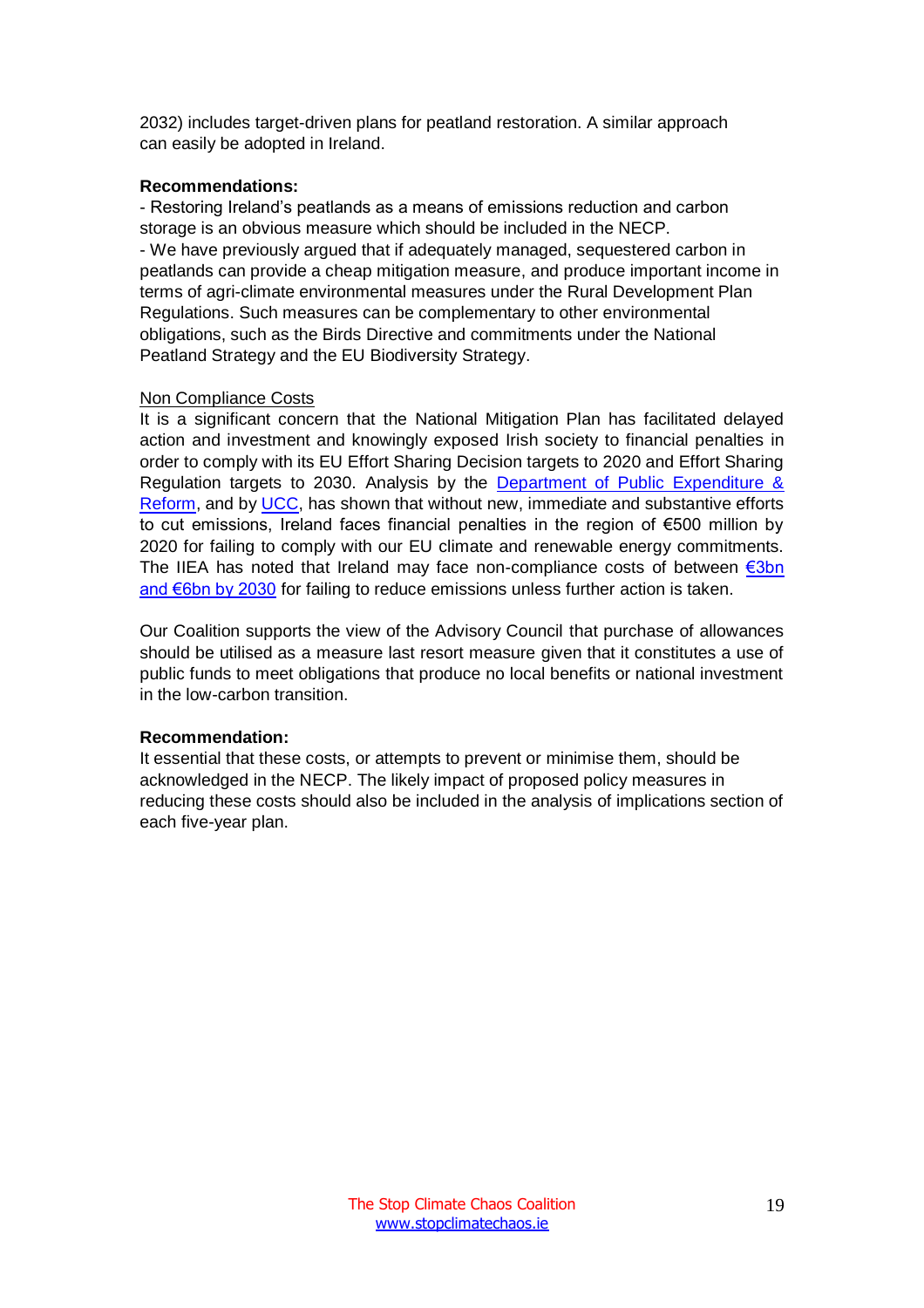# <span id="page-20-0"></span>**Question 2: How do you believe Ireland's national contribution towards the EU's 2030 renewable energy target of 32% should be determined?**

Ireland should set an ambitious target for Renewable Energy that is aligned with the Paris Agreement. We should use this NECP to re-establish our commitment to renewable energy, and develop a plan that will allow Ireland to benefit from the significant renewable energy resources on and around our island. There are many opportunities within the renewable energy sector, and we should set out a plan that encourages activity and provides certainty for investment in this sector.

As the overall EU target for renewable energy is not compatible with the Paris Agreement, Ireland should define its contribution in line with a more ambitious renewable energy scenario. Research undertaken by the Climate Action Network Europe demonstrates that by 2030 45% of energy should be from renewable sources to align with the Paris Agreement. Detailed analysis by [Ecofys](https://www.ecofys.com/en/publications/national-benchmarks-for-a-more-ambitious-eu-2030-res-target/) (2017) indicates that this would entail a 2030 RES target of 45.3%

#### **Recommendation**

Milestone national targets should be established every two years to 2030 to ensure that Ireland keeps on track to achieve its RES target. The overall plan also needs to demonstrate how the 2030 targets will set us up to have an economy that is decarbonised by 2050. If we are to achieve net zero carbon emissions by 2050, then 2030 is a vital stepping stone and the targets for 2030 should be viewed in that light.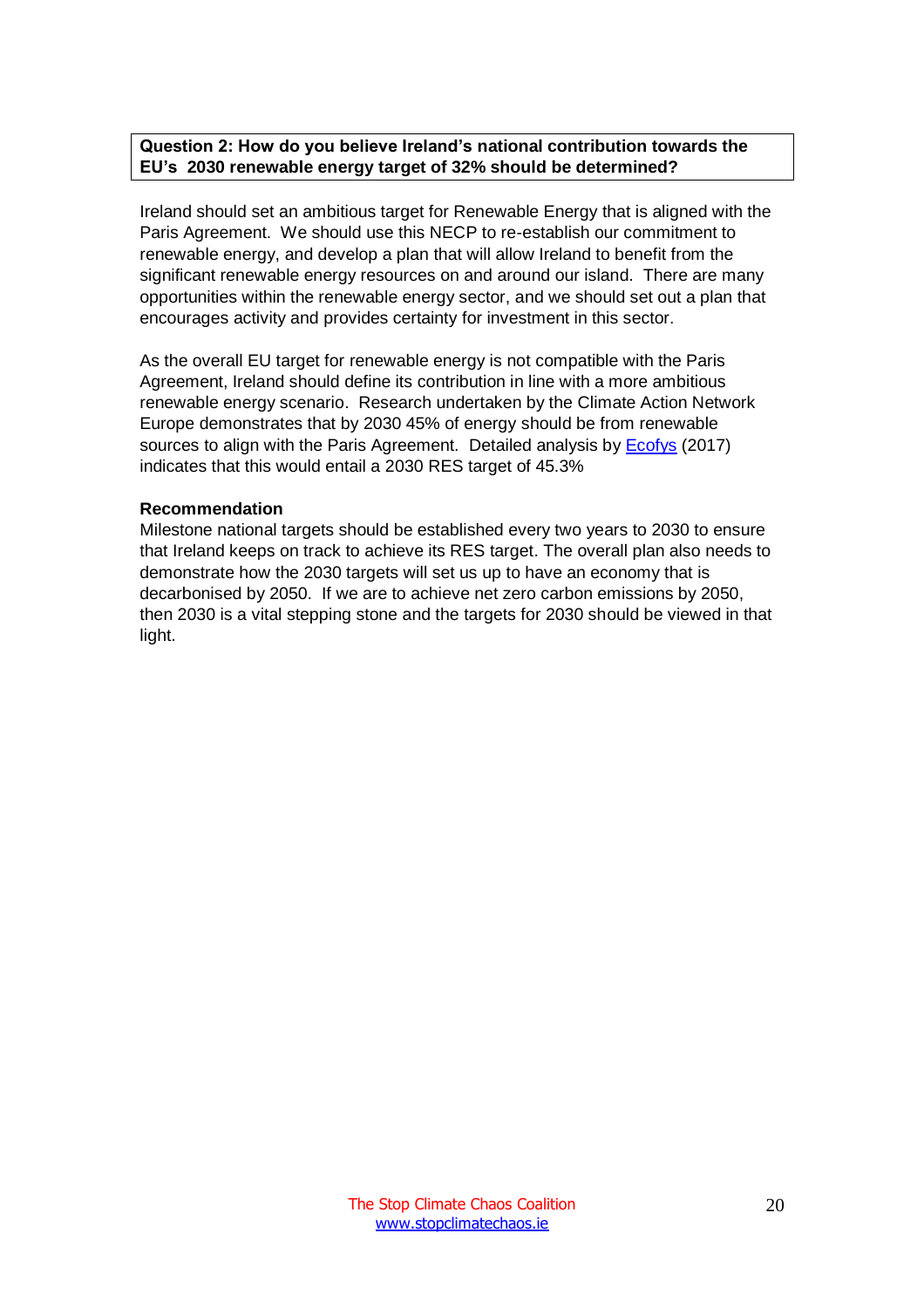<span id="page-21-1"></span><span id="page-21-0"></span>**Question 3: How do you believe the contribution to be made from the individual sectors (i.e. electricity, heat and transport) should be determined? Question 4: What policies and measures do you believe Ireland should adopt to achieve its renewable energy contribution and what are the grounds for your recommendations?**

Ireland is unlikely to meet its EU 2020 target of generating 16 per cent of its energy from renewable sources, almost half of which must come from renewable electricity. The NECP should detail the specific policy challenges which resulted in insufficient progress and, as noted in the proposed Governance Regulation, set out necessary changes in investment behaviour and incentives across the entire policy spectrum. **The projected impact of both existing** *and planned* **policies and measures on RES and Energy Efficiency targets should be included in the NECP template**.

Ambitious targets should be set within the electricity, heat and transport sectors, with plans for at least 70% of electricity to come from renewable sources by 2030. The NECP should describe a rapid decarbonisation of the electricity sector. This is particularly important for the decarbonisation of other sectors which are basing much of their decarbonisation on a decarbonised electricity system (heat pumps, electric vehicles etc).

#### **Recommendation:**

The NECP should include detail on the following measures -

• Plans to increase district heating using waste heat from power plants and industry and heat generated from bioenergy, and renewable electricity converted to heat and thermal storage.

• Plans to improve interconnection, storage, load shifting and smart grid investment to ensure we make the most use of variable energy sources.

• Commitments to support all technologies, including solar, offshore wind and microgeneration to ensure a mix of technologies is developed in Ireland. Onshore wind will of course always provide an excellent source of renewable energy for Ireland but diversification within the system is essential.

• Plans to allow communities and citizens to participate in the energy transition. Existing policies set out support for community and citizen participation, but have failed to deliver policy changes that actually allow this to happen, such as supports for community scale microgeneration, support for community owned energy projects, and the establishment of trusted intermediary agencies.

# **Community Energy**

The 2015 White Paper on energy recognises the scale of the challenge of transitioning our energy system to zero carbon, and in particular, acknowledges the importance of citizen and community participation in the transition process. While local opposition can present a significant barrier to the expansion of the renewable sector in Ireland, communities can also play a considerable and positive role in the transition to a low carbon society.

Community ownership is central to achieving public acceptance of renewable energy projects and towards climate policy more generally, and a change in development model to encompass community ownership helps foster a positive effect on public attitudes. While the draft plan acknowledges it is considering price support for micro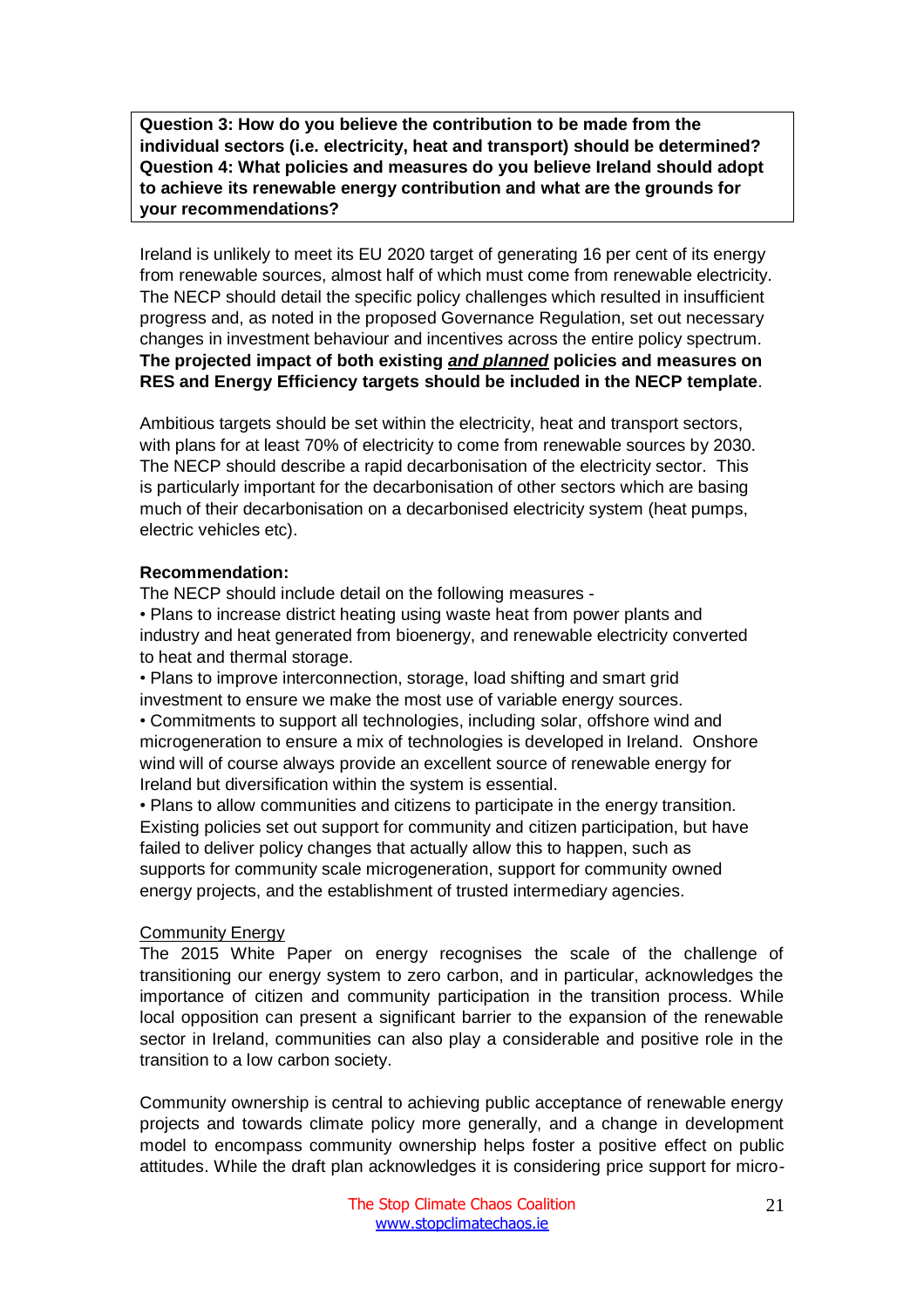generation, there is no clear indication of any plan to establish a framework for community ownership, as is the case in other European countries. There has been a significant increase in recent years in renewable generation; nevertheless, local communities in Ireland own less than 0.3% of this. This contrasts sharply with other European countries – such as Germany – where 1.5 million citizens generate solar electricity on their roofs and in their communities and where households own over 50% of all renewable energy.

Currently in Ireland, there is no national strategy for community energy. Energy policy provides little regard to the potential role of community energy, and provides no clear incentive to support the development of community energy in Ireland. There is no guaranteed Feed-in-Tariff offered for exporting small scale electricity generation to the grid. There is scope for significant investment in solar power generation in Ireland. Solar power offers a unique opportunity to provide diversity in electricity generation and for citizens and communities to participate in and take ownership of the renewable transition. Households and communities could reduce their demand for fossil fuel electricity, lower their energy bills, and generate an income from the excess clean energy they produce. Without a guaranteed payment for microgeneration, including solar, however, this "rooftop revolution" will not happen in Ireland.

## **Recommendation:**

We recommend that a fair price be provided for solar electricity supplied to the grid, the introduction of measures to enable community-led projects such as simplifying grid access, and the implementation of a Danish-style shared ownership scheme mandating that developer-led projects offer 20% of the equity to local communities.

#### Decarbonisation Objectives

While the NMP acknowledged the need to diversify Ireland's renewable sector and to phase out energy from peat and coal, it failed to provide new or clear information provided on how and when these objectives will be achieved. The NECP should seek to resolve these weaknesses, also taking into account that realisation of Ireland's renewable energy commitments are intimately related to rapid decreases in overall fossil fuel energy, including fossil gas, in accordance with Ireland's 2015 energy White Paper commitments. The Irish energy system is over 90% dependent on fossil fuels, therefore the NECP needs to include a plan for phasing these fuels out of our energy system.

#### **Recommendation:**

At a minimum the NECP should include the following commitments;

• End coal burning for electricity before the end of the life of Moneypoint coal power station in 2025.

• End subsidies to fossil fuel energy generation though capacity market payments.

• Ensure a just transition plan is developed to support those who are working in the fossil fuel industry in Ireland. Ensure the plan includes re-training opportunities for employees and avoids shock closures and overnight redundancies.

• Ensure decisions on infrastructure, new buildings and new transport are taken with the targets for 2030 in mind. Buildings constructed from 2019 onwards should not be constructed with fossil fuel boilers (this locks the building users into using fossil fuels for at least 15 years, or requires them to undertake an expensive retrofit), similarly transport fleet, such as new busses, should not be fossil fuel based.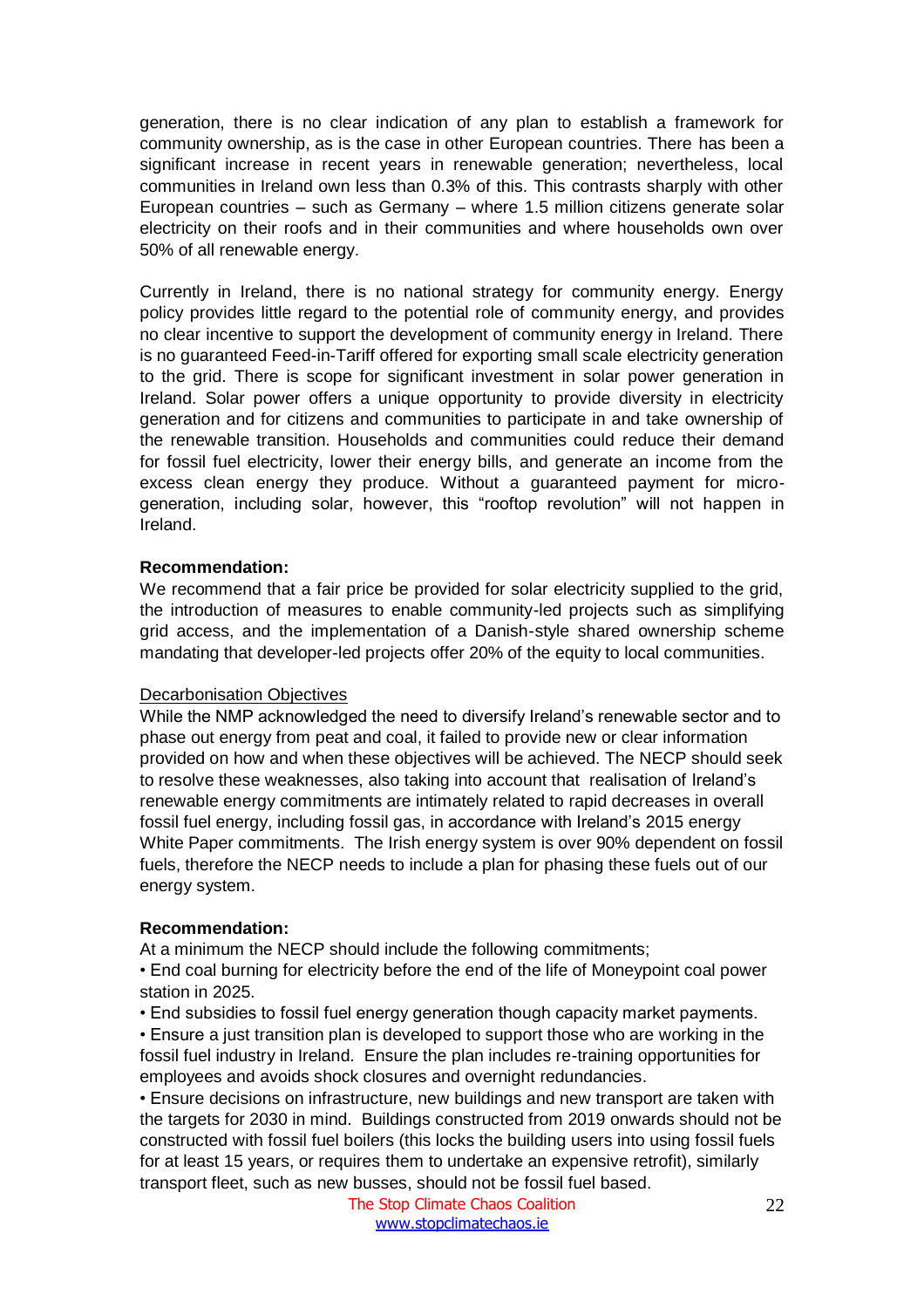## Peat Subsidy

There are several sections of the NECP template that touch upon bioenergy. Section 2.1.2.v and vi of the NECP template ask specifically for trajectories on bioenergy. Ireland's approach to biofuel usage in electricity is fundamentally unsustainable. The primary support is for the burning of biomass along with peat for electricity generation. Incredibly, although described and approved by the European Commission as a renewable energy support, it requires that 70% peat be burned alongside biomass to qualify for the subsidy. Co-firing is going on at Bord na Mona's Edenderry, Co Offaly power station and is planned for two other peat-fired stations. While the Public Service Obligation support for peat will end in 2019, proposed support for biomass co-fired with peat would subsidise continued peat-fired electricity generation. As peat-fired electricity generation is of itself uneconomic, the net result of the subsidy is significantly higher GHG emissions than if no support scheme was in place. EPA projections demonstrate that moving them to co-firing with biomass will lead to a direct net increase in emissions from the electricity sector as well as an indirect increase in emissions from the heating sector (by diverting biomass from it.) As noted by the Advisory Council, *'this would be an environmentally harmful subsidy resulting in substantially higher emissions of greenhouse gases at significant direct cost to the nation*.' In the absence of such strong governance and enforcement criteria for biomass, there is a very high likelihood that biomass is likely to result in higher emissions even than the displaced peat or coal use.

#### **Recommendation:**

As a minimum, the NECP should

- End peat burning for electricity as the PSO levy expires, and a commitment not to cross subsidies peat burning for electricity into the future through cross subsidisation of co-fired biomass.
- Cap support to bioenergy at a level that it would prevent additional tree harvesting and increasing reliance of imports. This requires detailed information on biomass projections in all sectors (electricity, transport, heating and cooling and non-energy sectors), as well as the levels of projected biomass imports and the technologies for biomass use.
- End for support for bioenergy in sectors where there are better alternatives available (especially in electricity), while efficiency measures should be prioritised. Bioenergy support schemes should not contribute to the depletion of carbon stocks and sinks.

# Other Fossil Fuel Subsidies

The decarbonisation objectives in the NECPs are only credible if commitments and plans to fully phase out fossil fuel subsidies are included. There are many supports currently in place which either directly or indirectly subsidise the continued use of fossil fuels.

In relation to the NECP template, there are several sections which relate to policies and measures surrounding fossil fuels and its subsidies:

• In section 3.1.3.vi.a Member States have to list, if applicable, national policies, timelines and measures planned to phase out energy subsidies, including for fossil fuel. It is worth underling that the qualifier "if applicable" does not excuse Ireland from detailing phase-out efforts in its NECP, as all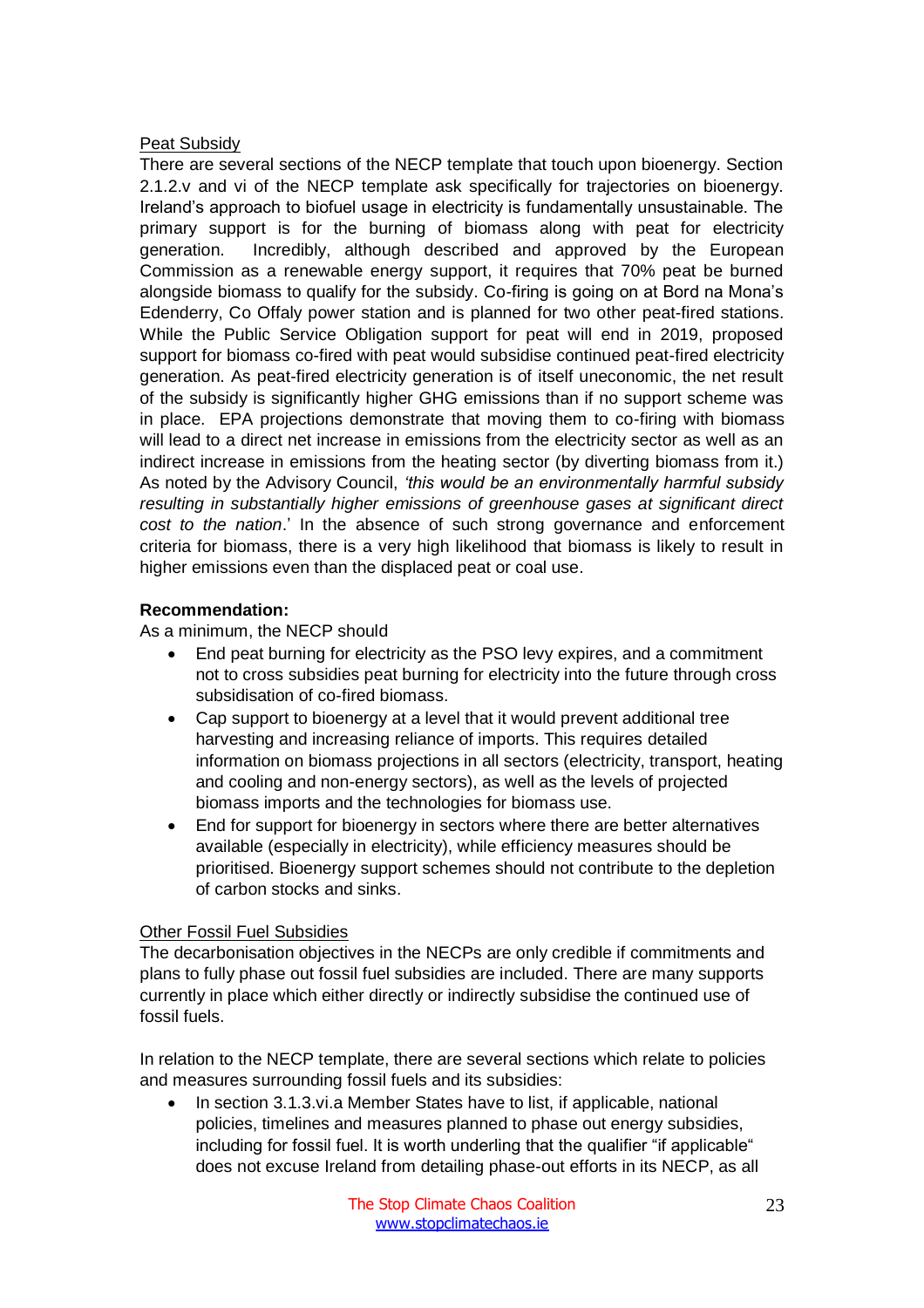EU member states have already committed to phasing out fossil fuel subsidies.

• In section 4.6.iii, Member States must provide a description of energy subsidies, including for fossil fuels. Plans for monitoring progress on fossil fuel subsidies phase-out should also be addressed in other sections on energy supplies, including Section 2.3.i, 3.3.i. and 3.3.iii.

# **Recommendation**

The NECP template should detail all fossil fuel subsidies and a strategy for their removal must be developed as part of the NECP process.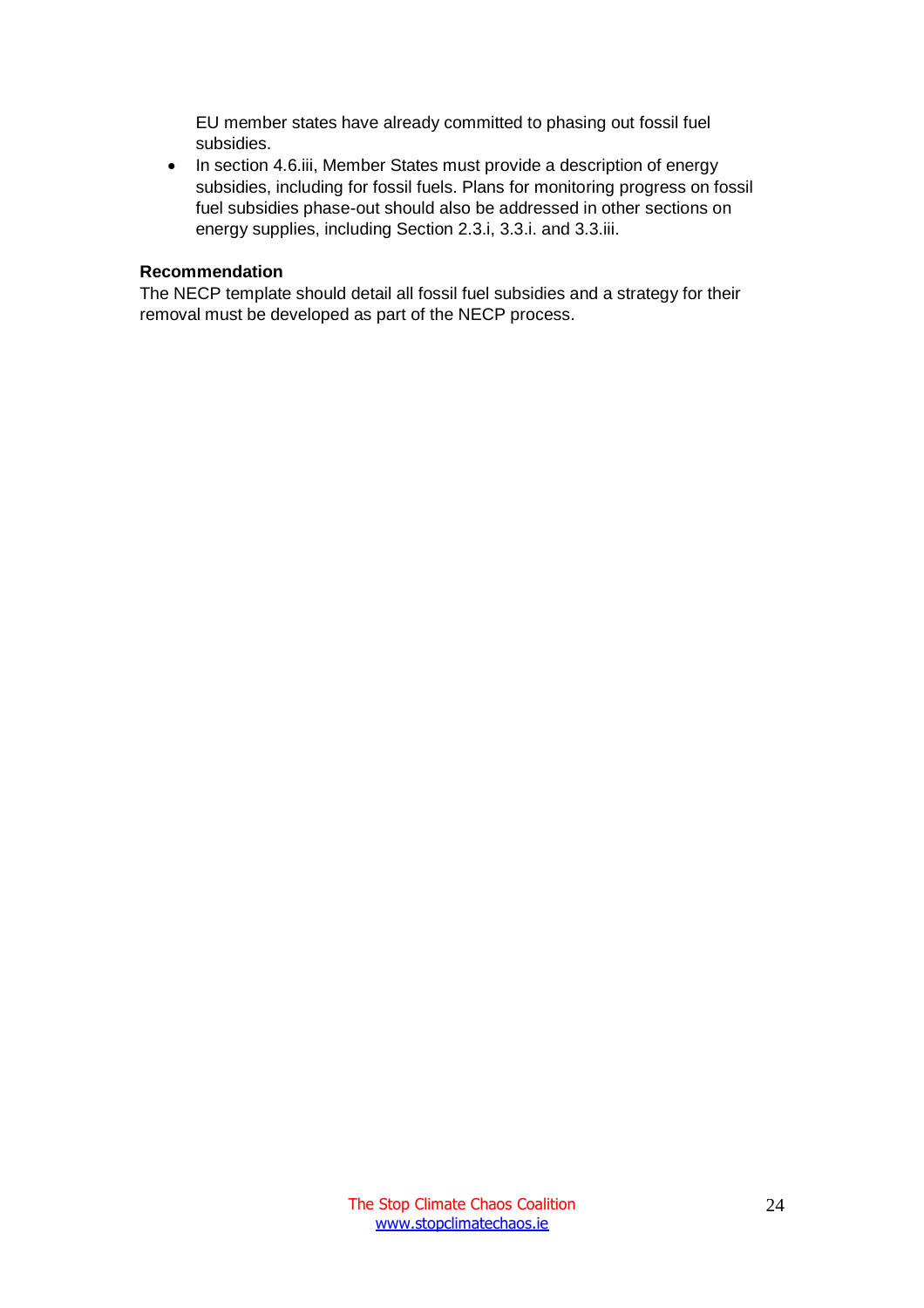<span id="page-25-1"></span><span id="page-25-0"></span>**Question 5: Bearing in mind Ireland's current state of progress on energy efficiency, what contribution do you believe Ireland should make to the EU indicative energy efficiency target of 32.5% by 2030, and why? Question 6: What indicative national milestones for energy efficiency do you believe that Ireland should set for 2030, 2040 and 2050, and why?**

Ireland should set an ambitious target for increasing energy efficiency. Ireland has proved very good at implementing energy efficiency measures and in retrofitting housing and buildings. All plans for energy efficiency need to ensure overall emissions reductions, and overall reductions in fossil fuel based energy.

The targets for Ireland should be based on the amount of energy use, rather than on a % more efficient. [Analysis](http://www.stefanscheuer.eu/) commissioned by CAN Europe demonstrates that Ireland should target maximum final energy consumption by 2030 at 10.32 Mtoe, and maximum primary energy consumption at 12.29 Mtoe.

## **Recommendation**

The NECP should indicate Ireland's long-term objective for the renovation of its building stock (in section 2.2.iii).

It should also clearly spell out what a highly energy efficient and decarbonised national building stock means by explicitly referring to

- i) a drastic reduction of energy consumption in the building sector through efficiency measures,
- ii) the use of renewable energy to cover the remaining energy needs of the building stock and
- iii) the integration of the building sector into a flexible and renewables based energy system.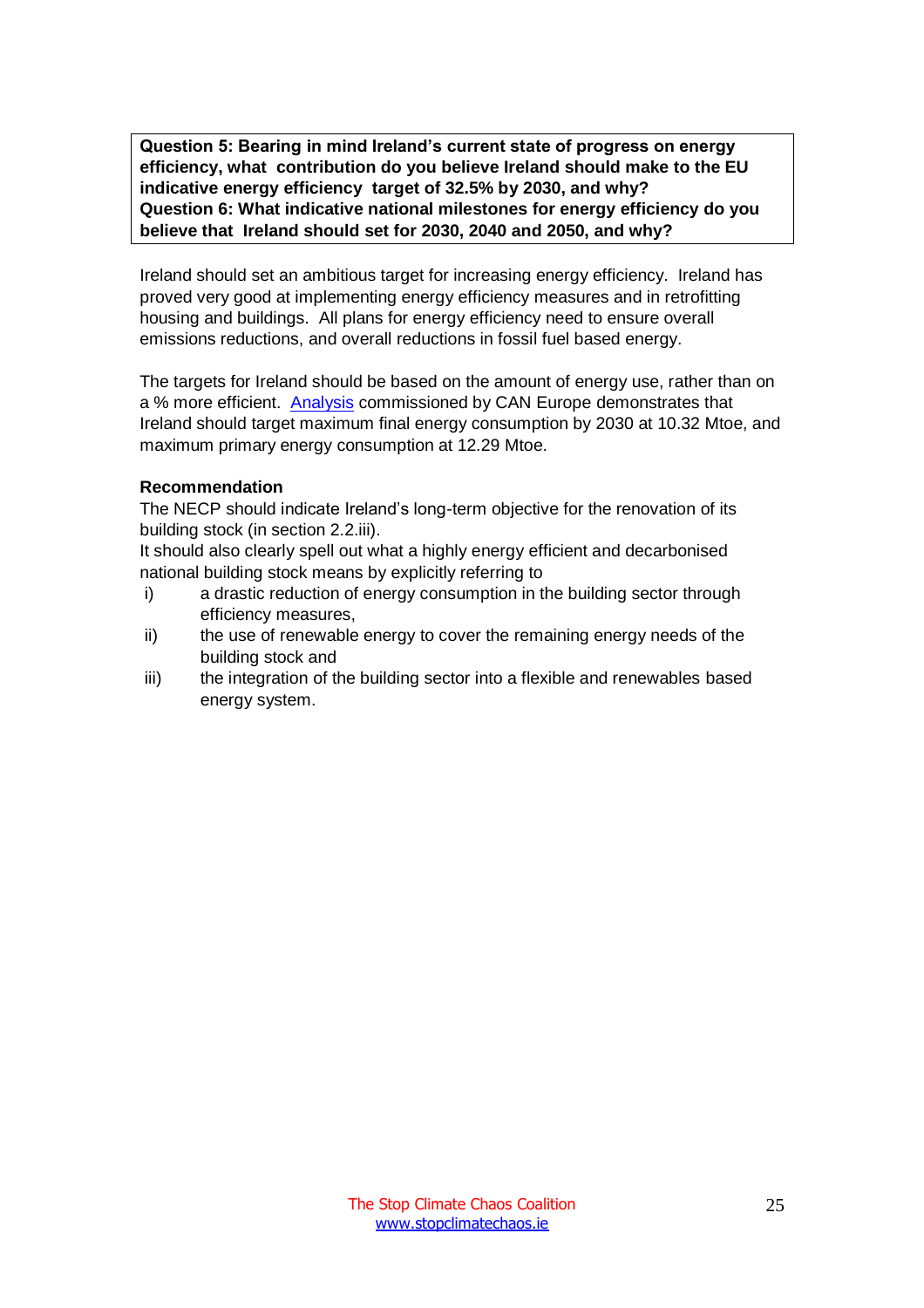<span id="page-26-0"></span>**Question 7: What policies and measures do you believe Ireland should adopt to achieve its energy efficiency contribution and what are the grounds for your recommendations?**

Ireland has significant potential to improve the energy efficiency of new buildings while also making use of domestic renewable energy resources. In line with the EU Energy Performance of Buildings Directive, new Building Regulations (based on 'Nearly Zero Energy Buildings' requirements) are to be implemented which will allow for improved energy performance and significant reductions in emissions. While such initiatives are to be welcomed, the National Mitigation Plan does not address new measures to ensure that all new buildings adopt the highest energy efficiency standards. For example, in the domestic sector, each new development could follow the Home Performance Index (the national certification system for quality and sustainable residential developments). Regarding the non-domestic sector, current regulations dating from 2008 do not represent good industry practice. Many of the most progressive companies in the construction sector in Ireland have been working to a standard which considerably exceeds the current 2008 building regulations. The Sustainable Energy Authority Ireland has estimated that to achieve 2020 energy efficiency targets around 75,000 homes will need to be upgraded every year between now and 2020, three times the rate achieved in 2014.

#### **Recommendations:**

- Only measuring the operational energy of buildings is not sufficient and there is a need to move to a 'Life Cycle Approach' where the energy used at all stages of the construction, operation, maintenance and end of life are taken into account. The impacts of the construction of a building can account for between 30 and 50% of the overall impacts. It is increasingly important to achieve the best energy and carbon savings over the life of the building rather than just at the operational stage. - Moving beyond 2020, a strategy is required to guarantee that new housing stock meets the highest levels of energy efficiency with near zero emissions as part of the State's 2050 low-carbon transition. In order for the objectives of the Paris Agreement to be achieved, the World Green Building Council has stated that all new buildings must operate at net zero carbon from 2030 and that 100% of buildings must operate at net zero carbon by 2050.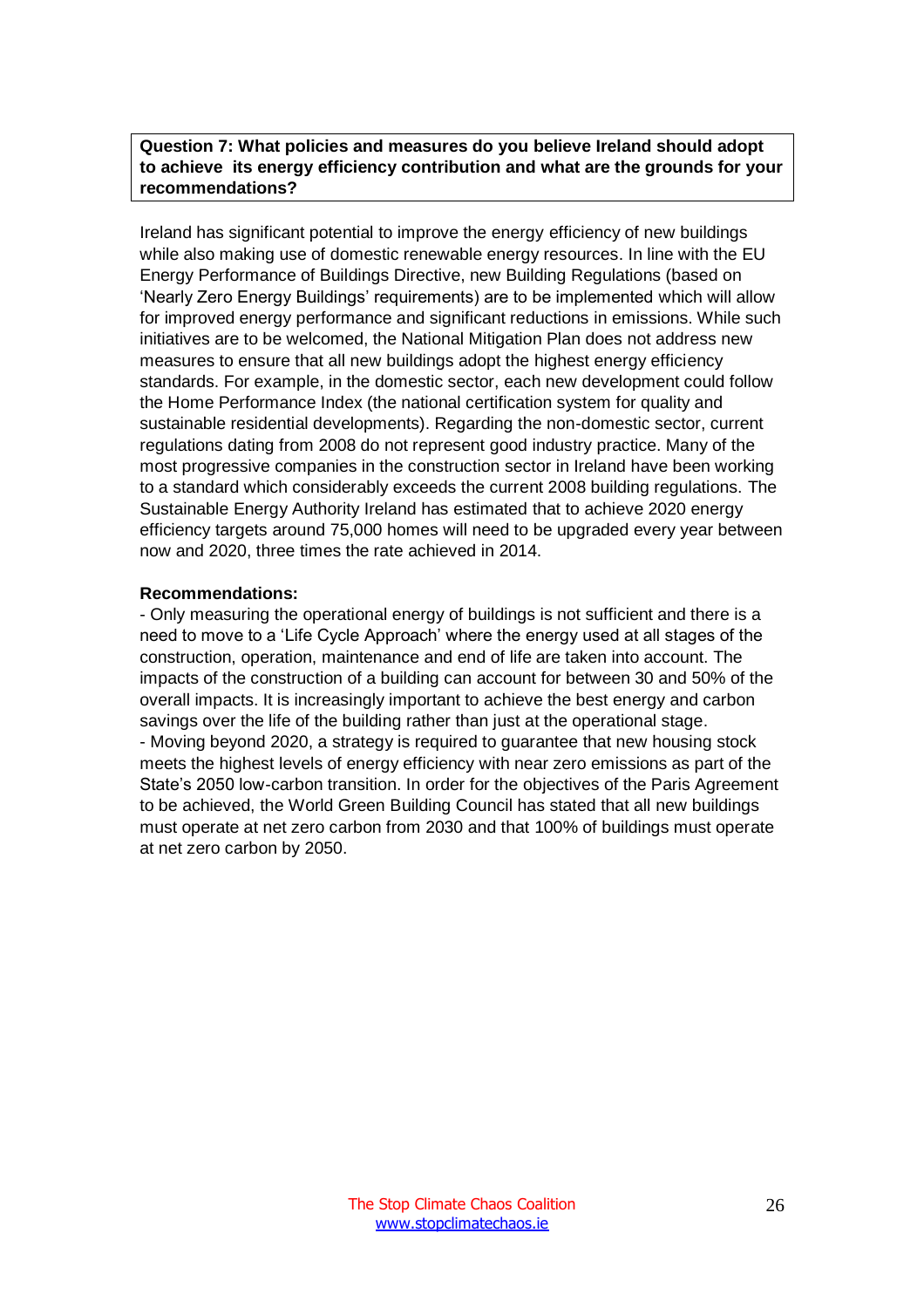<span id="page-27-0"></span>**Question 8: In terms of the areas of energy security identified in the template, are you satisfied with the resilience of Ireland's national and regional (with other Member States) energy systems and if not, what suggestions would you make for improvement?**

<span id="page-27-1"></span>**Question 9: What policies and measures do you believe Ireland should adopt to achieve its energy security objectives and what are the grounds for your recommendations?**

SCC welcomes the opportunity to comment on Ireland's long-term energy security. It is essential that energy security objectives (and associated analysis) must not be simplistically divorced from decarbonisation obligations. It is equally important the Department highlights that a failure to decarbonise and a business as usual approach rooted in natural gas for electricity generation is itself a significant energy security risk.

An independent [report](https://www.stopclimatechaos.ie/download/pdf/is_natural_gas_essential_for_irelands_future_energy_security_scc_study_november_2018.pdf) commissioned by Stop Climate Chaos has specifically analysed current energy security risks in the context of commitments under the Paris Agreement (see also report provided in separate Appendix). <sup>2</sup> The authors present an independent peer evaluation of recent recommendations from the Irish Academy of Engineering concerning natural gas supply. Their findings include -

- Based on Ireland's large natural resource of variable renewable energy coupled with the use of synthetic chemical fuels ("electrofuels") for very large scale energy storage, rapid fossil fuel phase out is not only technically feasible, but **can progressively eliminate the security-of-supply risks associated with all imported fossil fuels**, while simultaneously decarbonising with the scale and urgency demanded by good faith participation in the Paris agreement.
- **Any energy policy involving the displacement of other fossil fuels specifically in favour of natural gas, even on a "transitional" basis, would greatly escalate that security-of-supply risk while simultaneously failing to achieve the required speed of decarbonisation of the Irish energy system**. This arises from relying — by design — on a single, high carbon, fuel (natural gas) for the stability the electricity system, while tacitly assuming progressive electrification of significant proportions of current transport and heating energy demand. Given limited indigenous natural gas supply, this would introduce, by design, a potential single point of failure for almost the entire energy system.
- The report of the Irish Academy Engineering is mistaken in severely underestimating the rate at which  $CO<sub>2</sub>$  emissions from the Irish energy system must now be eliminated and in its discounting of the technical and economic feasibility of such rapid decarbonisation.

 $\overline{a}$ 

 $2$  Barry McMullin, Paul Price, James Carton, Kevin Anderson, Is, Natural Gas "Essential for Ireland's Future Energy Security"? A Critical Response to the Irish Academy of Engineering, November 2018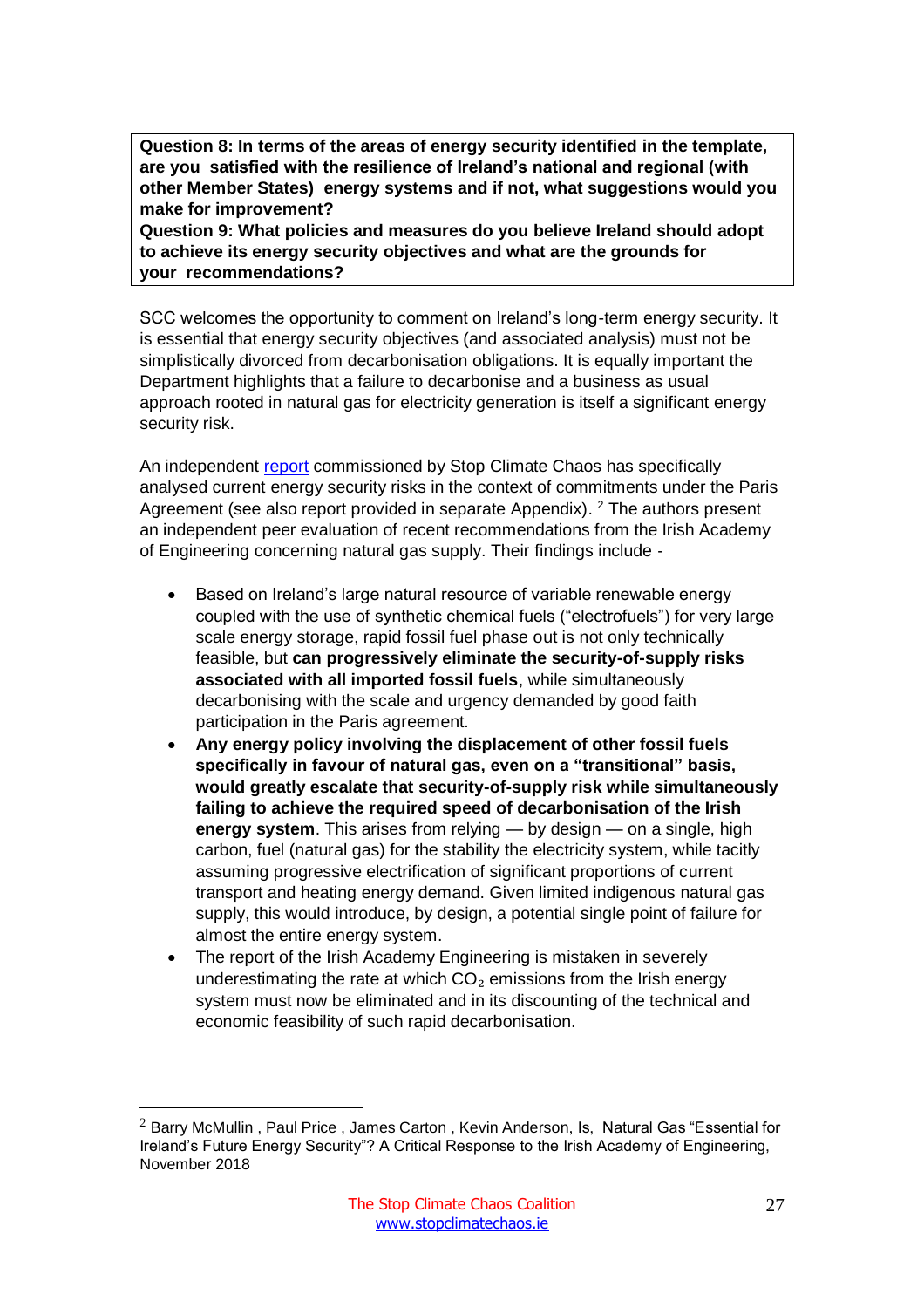The authors also highlight fundamental weaknesses in the scenarios of the International Energy Agency (IEA) in that scenario planning does not align with the legally binding decarbonisation obligations under the Paris Agreement. The IEA's scenarios including their Sustainable Development Scenario equates to a carbon budget with only 50% chance of stabilising global temperature at 2°C . This critique of the IEA's approach is explained in detail in a recent Oil Change International [report,](http://priceofoil.org/content/uploads/2018/04/Off-Track-IEA-climate-change.pdf) which concludes:"… *By accepting a mere 50 percent probability of success* [in meeting the 2°C limit], *by assuming negative emissions technologies will be invented, and by assuming unrealistically low non-energy emissions, the SDS significantly understates the degree of change in energy systems needed to achieve the* [Paris Agreement] *goals.*

#### **Recommendation**

- Assessment of Ireland's energy security as part of the NECP process, including analysis of the resilience of the Irish energy assessment, must integrate and be in accordance with the achievement of Ireland's national and international decarbonisation obligations.

- The NECP should not incorrectly align long-term security of energy supply with natural gas sources. It should seek to ensure security is based on an indigenous decarbonised energy system through renewable energy coupled with the use of synthetic chemical fuels ("electrofuels") for very large scale energy storage.

The authors' findings also decisively reject the contention put forward by the Minister of State (and the IAE) that continued exploration for indigenous fossil fuels is in the national interest of Ireland. The authors note that, taking into account the known physical constraints of the Paris Climate Agreement there is no credible case to be made for bringing new fossil fuel resources into production: any such additional production would inevitably add to total global atmospheric concentration of CO₂.

In the context of the state's ongoing support for fossil fuel exploration, it is important to be clear that more gas is not the same as more energy security and ending fossil fuel licencing does not threaten Ireland's security of supply. This point is supported by Gas Networks Ireland (GNI) who carry out regular [analyses](https://www.cru.ie/wp-content/uploads/2017/12/CRU17341-GNI-NDP-2017.pdf) of gas supplies and related infrastructure. GNI have repeatedly emphasised that for Ireland the future supply of gas is secure with no suggestion that new gas sources are necessitated in the short, medium or long-term. As detailed in GNI's annual reports on the gas network, Ireland and Northern Ireland are strongly connected to the UK gas system. This secure integration to such a major gas system greatly mitigates Ireland's security of supply risks, in comparison with many other European countries

#### **Recommendation**

The NECP should support the phase out of fossil fuel including a plan for the cessation of offshore fossil fuel exploration based on the *Petroleum and Other Minerals Development (Amendment) (Climate Emergency Measures)* Bill 2018, currently under consideration in the Dáil .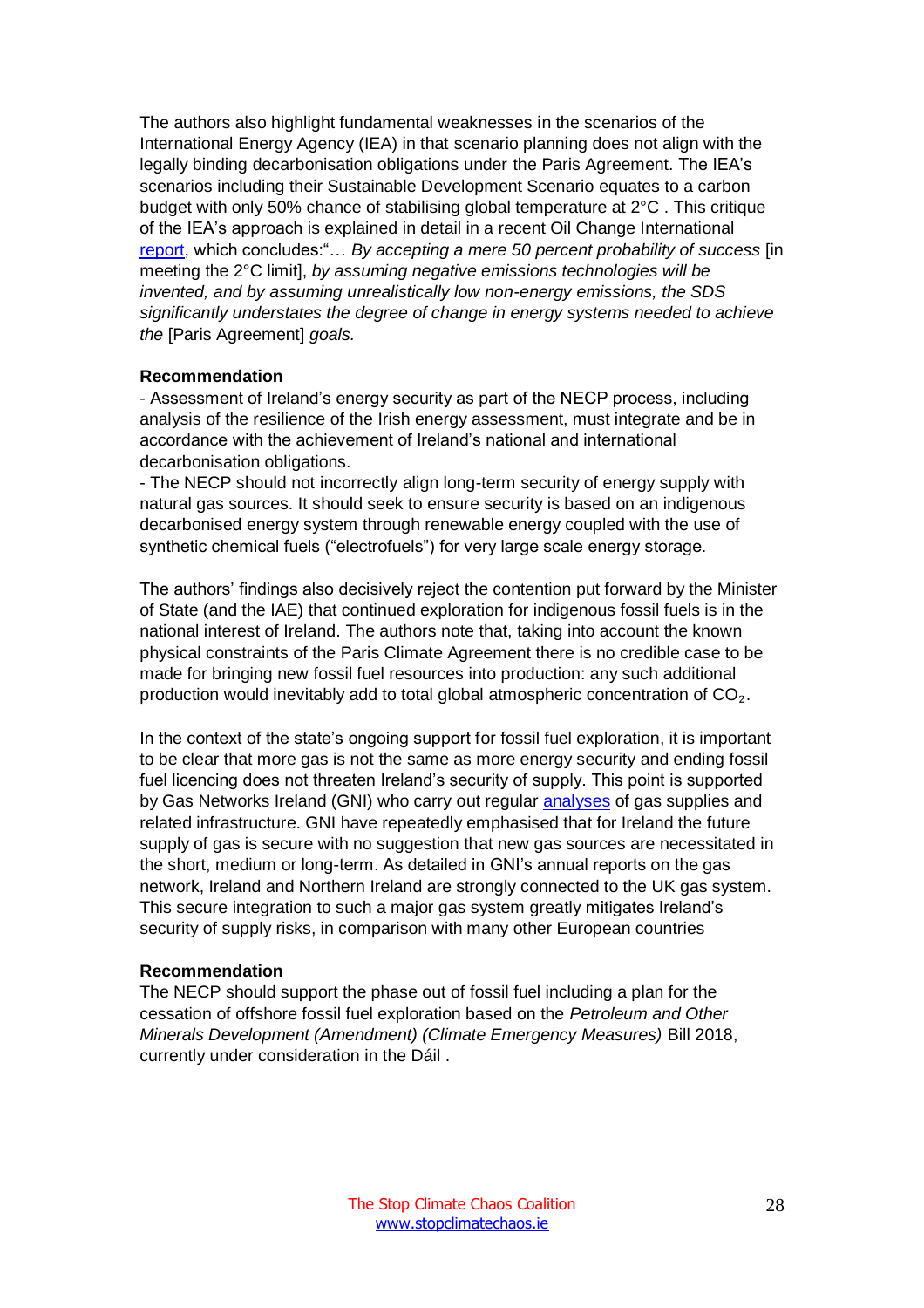<span id="page-29-0"></span>**Question 10: Taking into account the EU electricity interconnection target, what do you believe should be Ireland's priorities in terms of further electricity interconnection, and Why?**

<span id="page-29-1"></span>**Question 11: What policies and measures do you believe Ireland should adopt to achieve its electricity interconnection objective and what are the grounds for your recommendations?**

<span id="page-29-2"></span>**Question 12: What electricity and gas transmission infrastructure projects would you consider to be of greatest importance in terms of Ireland's achievement of the objectives, targets and contributions under the 5 dimensions of the Energy Union strategy?**

<span id="page-29-3"></span>**Question 13: What policies and measures do you believe Ireland should adopt to achieve its energy transmission objectives and what are the grounds for your recommendations?**

In relation to Questions 10 to 13, the Stop Climate Chaos coalition has limited its response to gas infrastructure development. We would note that Question 12 on gas transmission incorrectly presupposes that investment in gas transmission supports the achievement of EU obligations. The state's analysis of security of gas supply in Ireland should not be simply equated with the EU Projects of Common Interest listing which is a separate process undertaken without environmental screening and principally focused on projects supporting exports to other Member States.

Natural gas is an important component of Ireland's current energy mix and the Commission for the Regulation of Utilities produces regular analyses of Irish gas supplies and network infrastructure. It is important to be clear that **new gas sources, including LNG infrastructure, is not the same as increased energy security.** While additional gas sources may be considered advantageous by certain parties, LNG infrastructure and associated supply has not been deemed necessary for energy security by the Commission. As detailed in annual reports of Gas Networks Ireland, Ireland is already strongly connected to the UK gas system. This secure integration to such a major gas system greatly mitigates Ireland's security of supply risks in comparison with many other European countries (see [Gas Networks Ireland,](https://www.gasnetworks.ie/corporate/gas-regulation/system-operator/publications/GNI-Network-Development-Plan-2017.pdf)  [Network Development Plan 2017](https://www.gasnetworks.ie/corporate/gas-regulation/system-operator/publications/GNI-Network-Development-Plan-2017.pdf) approved by the Commission for Regulation of Utilities). LNG should also be differentiated from other gas sources as the supply is dependent on commercial contracts and (unlike existing source of gas supply) the safe transportation and delivery of LNG cannot be guaranteed by the state.

The introduction of new gas transmission infrastructure, including as part of the proposed PCI Shannon LNG project, runs the risk of the state 'locking in' the burning of fossil fuels, **thereby preventing the transition to renewable technologies, at the very time when the state is already failing to meet its emission reduction commitments**. This risk of fossil fuel lock-in relates to both gas supply and demand: the introduction of new gas sources entails the construction of new extraction, processing and network infrastructure which will remain in place for decades (with significant costs potentially falling on the state and ultimately met by citizens). New gas supplies also bolsters ongoing, and potentially increased, gas usage by homes and businesses at the very time when national and EU climate and energy obligations necessitate that such demand is met by greater energy efficiency measures and renewable sources.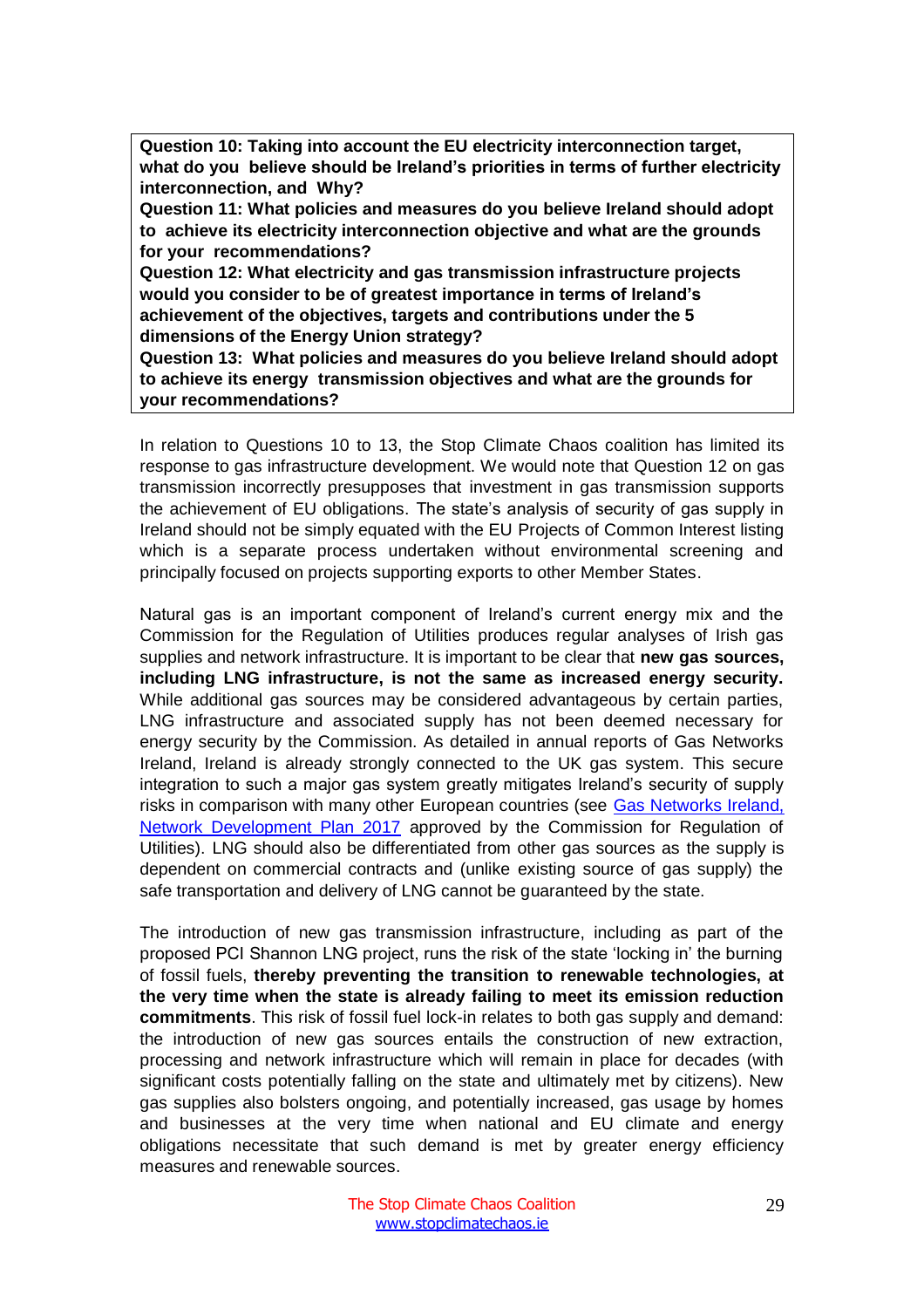Any plans for new fossil fuel infrastructure, such as the proposed Liquefied Natural Gas terminals cannot be supported within the context of decarbonising our energy system. Manchester University and Teeside University jointly produced a major [analysis](http://www.foeeurope.org/sites/default/files/extractive_industries/2017/natural_gas_and_climate_change_anderson_broderick_october2017.pdf) in 2017 on the link between natural gas and climate change. Their report underlines that 'Liquefied Natural Gas (LNG) transport increases the climate change impact of natural gas supply chains'. It is noted that 'the additional energy required for LNG transportation (for liquefaction, shipping and regasification) adds a burden for LNG of approximately an additional 20% over the total emissions from combustion and *short-distance pipeline transport'*. Crucially, the report concludes that in order to reach the Paris Agreement objectives '*within two decades fossil fuel use, including gas, must have all but ceased, with complete decarbonisation following soon after*.'

In relation to the proposed Shannon LNG facility, it is highly likely that supplies would emanate from the process of hydraulic fracturing (i.e. 'fracking') in the US. Due to the range of [negative effects](https://www.foe.ie/download/pdf/foee_shale_gas_joint_position_april_2012.pdf) on the environment, health, local communities and the climate, a ban on fracking for the exploration and extraction of fossil fuels in Ireland was introduced in the Petroleum And Other Minerals Development (Prohibition Of Onshore Hydraulic Fracturing) [Act](http://www.irishstatutebook.ie/eli/2017/act/15/enacted/en/html) 2017. Facilitating exploration and extraction through fracking in another jurisdiction does not align with the state's own position on fracked hydrocarbons as reflected in the 2017 Act.

Fossil fuel investment also carries major risks and private sector investment must be directed away from fossil fuels towards sustainable alternatives. Taking into account obligations under the Paris Agreement, several leading financial authorities, including the Governor of the Bank of England, Mark Carney, have [highlighted](https://www.carbontracker.org/bank-of-england-warns-stranded-assets-pose-threat-to-financial-stability/) the risks of fossil fuel assets becoming stranded. An increasing number of legal scholars and regulators have [warned](http://priceofoil.org/content/uploads/2016/09/OCI_the_skys_limit_2016_FINAL_2.pdf) that fiduciaries who fail to consider climate change risks in their investment analyses and decisions could be liable for breaching their fiduciary duty in the future, exposing them to litigation risk. The European Commission has stated in its [report](https://ec.europa.eu/commission/second-report-state-energy-union_en) on the State of the Energy Union that *'Support should only be given if in line with the long-term energy policy of the European Union, avoiding stranded assets and carbon lock-in*.'

## **Recommendation**

Given the integration of security and decarbonisation objectives under the EU Energy Union strategy, all proposed infrastructure, including designated PCIs which threaten lock-in ongoing fossil fuel usage, must be reviewed in view of the achievement of Paris Agreement objectives.